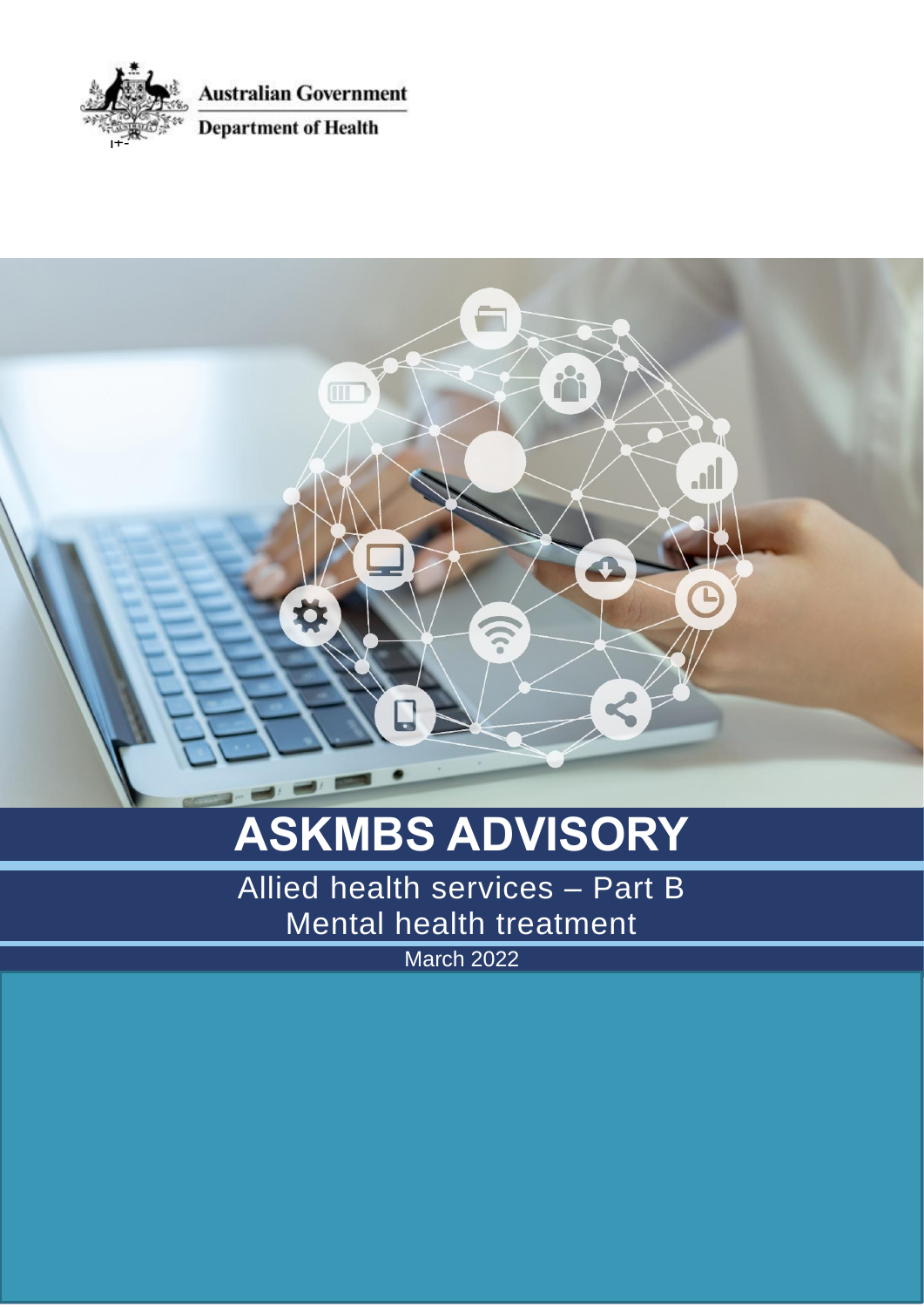

### **A message from the Chief Allied Health Officer**

Australia's 195,000 allied health professionals comprise a significant proportion of the health workforce and provide essential services in primary care generally and mental health treatment specifically. The approximately 200 million allied health MBS services provided annually are an indicator of the value of and strong demand for these services.

I would like to take this opportunity to recognise the major contribution allied mental health professionals have made to supporting Australians with the challenges presented by the COVID-19 pandemic, including patients in regional and rural areas.

The Department of Health's AskMBS email advice service plays a key role in assisting all providers of Medicare Benefits Schedule (MBS) services with the correct billing of MBS items. I am pleased that allied health providers are proactively seeking guidance on the policy settings and billing rules underpinning allied health MBS items. In addition to providing responses to individual enquiries, AskMBS issues regular advisories.

This is the second of two complementary AskMBS advisories on allied health MBS items. The first focussed on chronic disease management services. This issue provides information about the following allied mental health treatment issues in a Q&A format:

- 1. Bulk billing
- 2. Better Access to Psychiatrists, Psychologists and General Practitioners through the MBS (Better Access) initiative
- 3. Bushfire Response initiative
- 4. Referrals and reports
- 5. Telehealth services
- 6. Eating disorder treatment services

I trust you will find this document useful and encourage you to continue to use AskMBS to clarify any issues arising in your practice on the correct use and billing of MBS items.

**Dr Anne-marie Boxall**

Chief Allied Health Officer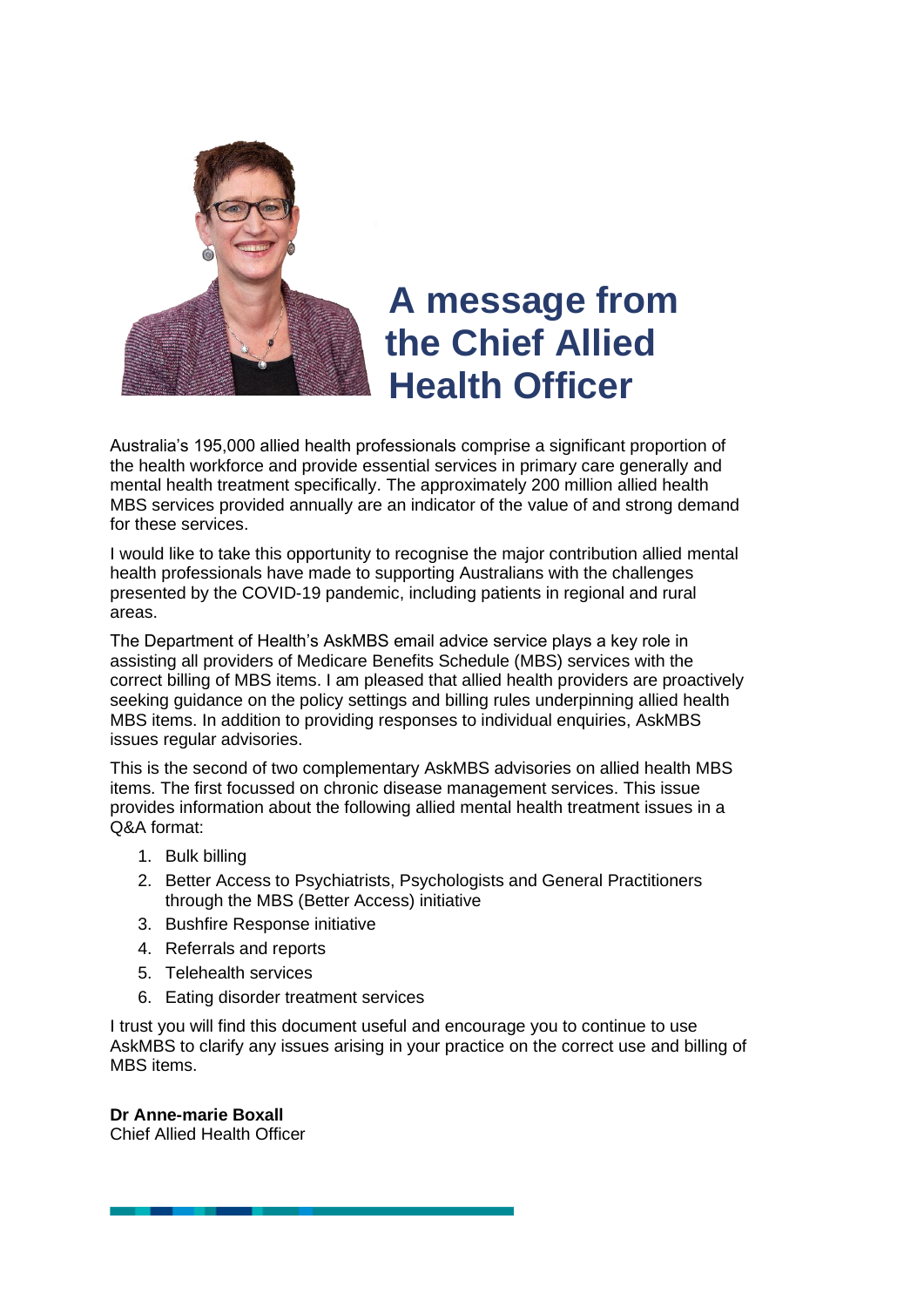### **Contents**

| 1. |     |                                                                                                                                                                             |  |  |  |
|----|-----|-----------------------------------------------------------------------------------------------------------------------------------------------------------------------------|--|--|--|
|    | 1.1 |                                                                                                                                                                             |  |  |  |
|    | 1.2 | When bulk billing a service, can I charge the patient an additional fee?  4                                                                                                 |  |  |  |
| 2. |     | Better access to Psychiatrists, Psychologists and General Practitioners through the MBS                                                                                     |  |  |  |
|    | 2.1 |                                                                                                                                                                             |  |  |  |
|    | 2.2 | Will Better Access telehealth services continue to be available?  6                                                                                                         |  |  |  |
|    | 2.3 | What are the eligibility criteria for allied mental health professionals?  6                                                                                                |  |  |  |
|    | 2.4 | What are the patient eligibility requirements for Better Access services?  7                                                                                                |  |  |  |
|    | 2.5 | What are the strategies approved for use when providing focussed psychological                                                                                              |  |  |  |
|    | 2.6 | How do the 'initial' and 'additional' Better Access services work together? 8                                                                                               |  |  |  |
|    | 2.7 | What services are available for patients in residential aged care facilities (RACFs)?9                                                                                      |  |  |  |
| 3. |     |                                                                                                                                                                             |  |  |  |
|    | 3.1 |                                                                                                                                                                             |  |  |  |
|    | 3.2 | What are the differences between the Bushfire Response services and Better                                                                                                  |  |  |  |
| 4. |     |                                                                                                                                                                             |  |  |  |
|    | 4.1 | Is there a difference between a mental health treatment plan and a referral?11                                                                                              |  |  |  |
|    | 4.2 | What information needs to be included in a referral before I accept it?11                                                                                                   |  |  |  |
|    | 4.3 | Does a referral for Better Access services have to specify the number of services                                                                                           |  |  |  |
|    | 4.4 | What are the reporting requirements for Better Access services? 13                                                                                                          |  |  |  |
|    | 4.5 | Where a referral names an allied mental health professional, can the patient choose<br>to see someone else? Does the patient have to see the same provider for all services |  |  |  |
| 5. |     |                                                                                                                                                                             |  |  |  |
|    | 5.1 | What are the requirements for the ongoing telehealth items?14                                                                                                               |  |  |  |
|    | 5.2 | Can I use a phone service even if the patient and I have the capacity to                                                                                                    |  |  |  |
|    | 5.3 | What are the differences between the pre-COVID telehealth services and the                                                                                                  |  |  |  |
|    | 5.4 |                                                                                                                                                                             |  |  |  |
| 6. |     |                                                                                                                                                                             |  |  |  |
|    | 6.1 | What allied mental health items are patients with an eating disorder eligible for?17                                                                                        |  |  |  |
|    | 6.2 | What is an eating disorder psychological treatment service?17                                                                                                               |  |  |  |
|    | 6.3 | Can a patient with an eating disorders treatment plan also have a GP mental health                                                                                          |  |  |  |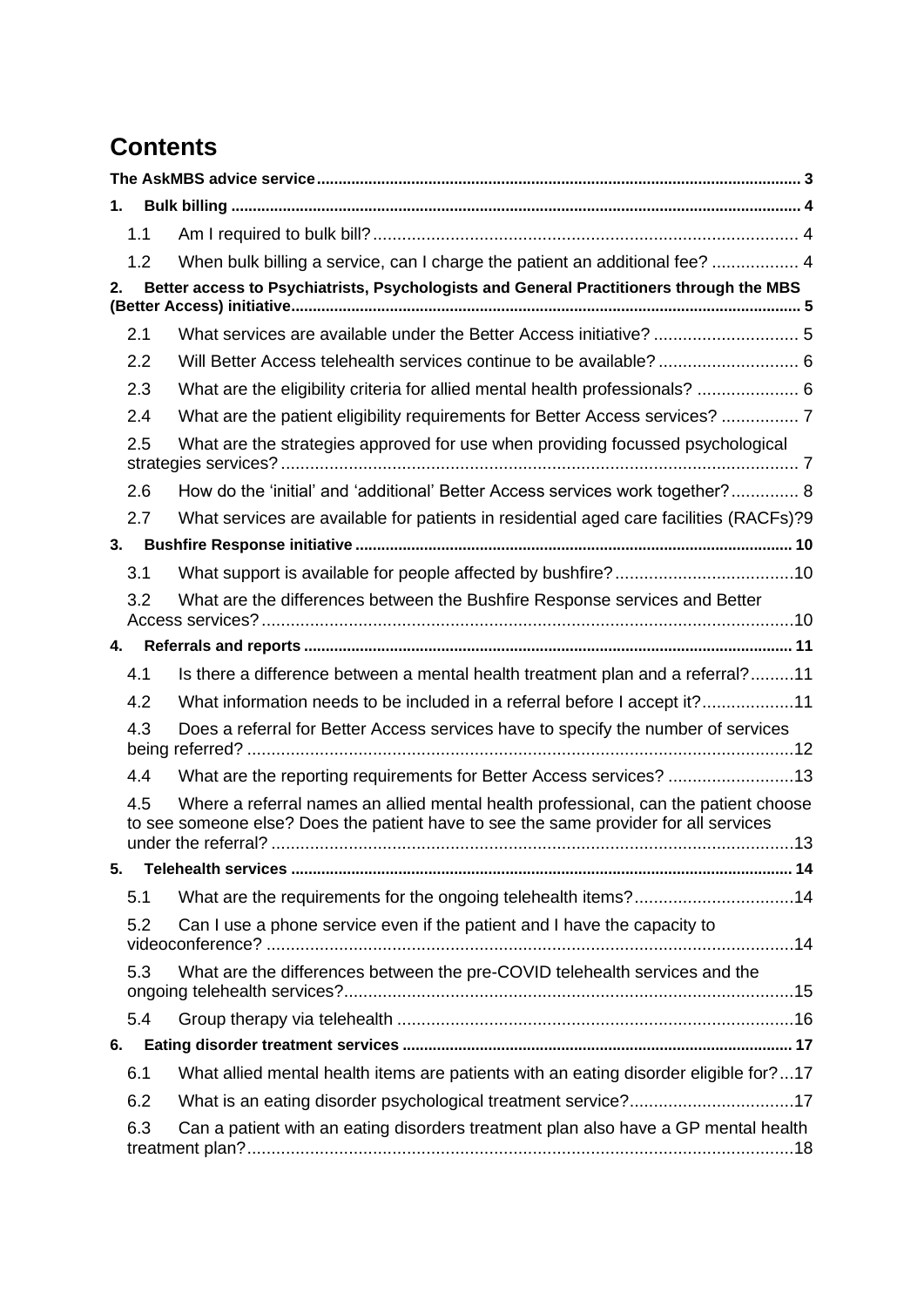| 6.4 What are the reporting requirements for eating disorder psychological treatment  |  |
|--------------------------------------------------------------------------------------|--|
|                                                                                      |  |
|                                                                                      |  |
|                                                                                      |  |
| Appendix B-Better Access services for patients in residential aged care facilities22 |  |
|                                                                                      |  |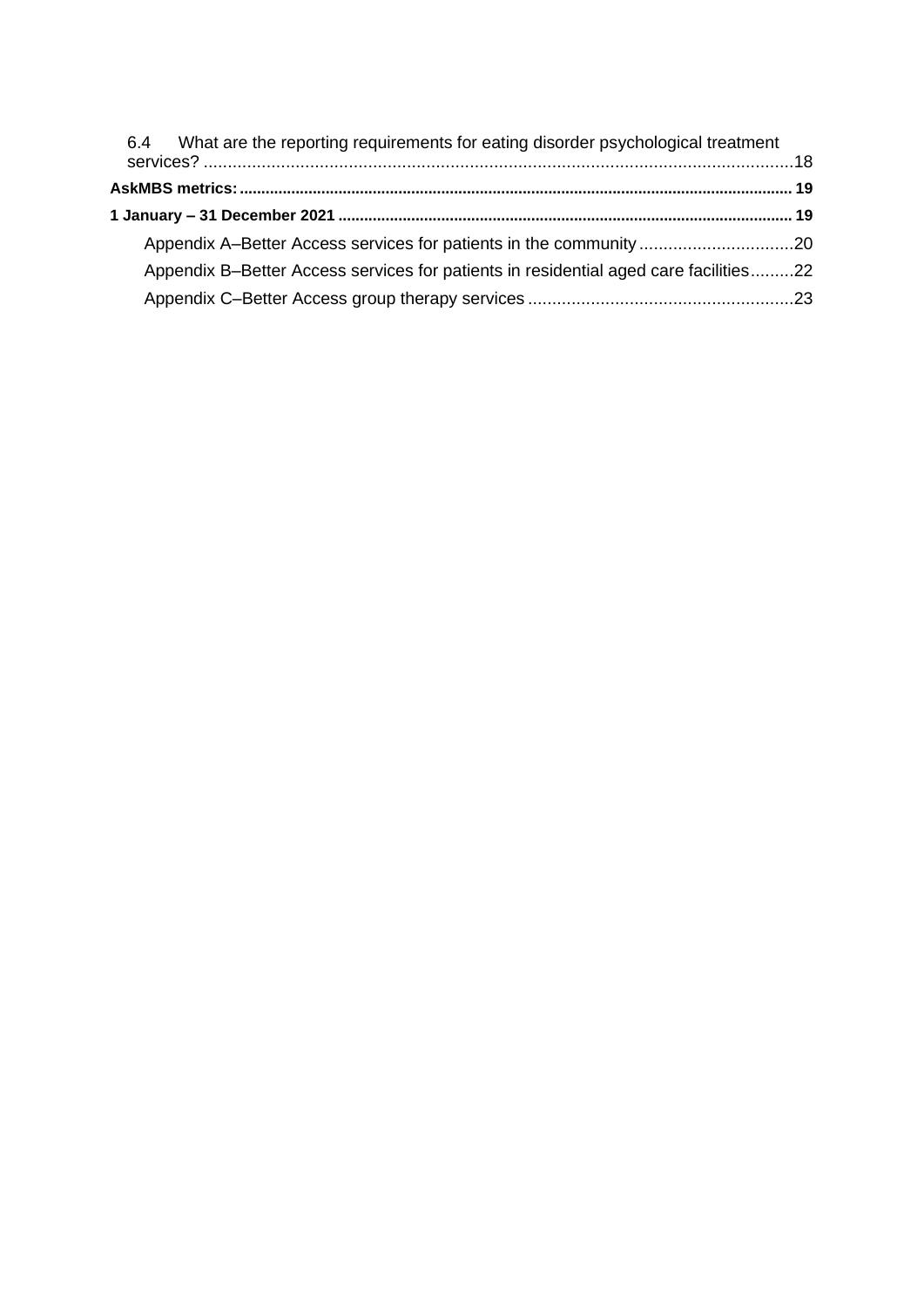## <span id="page-4-0"></span>**The AskMBS advice service**

AskMBS is located in the Australian Government Department of Health. AskMBS is an email advice service providing advice to health professionals and other users of the Medicare Benefits Schedule (MBS) on the interpretation and application of MBS items, explanatory notes and associated legislation, to assist them in billing Medicare correctly.

This and other AskMBS advisories focus on a particular provider group or area of practice, and allied mental health services have been selected as the focus of this issue. Here you will find targeted advice on 'hot' topics–that is, topics on which AskMBS gets many enquiries. Future advisories will be published on a quarterly basis as well as *ad hoc*, as required.

At the end of the advisory we also provide metrics on AskMBS's performance in calendar year 2021. The complete MBS, including item descriptors and explanatory notes as well as a range of related information resources, are available at: [MBS Online.](http://www.mbsonline.gov.au/)

#### **For the sake of brevity, the abbreviation 'AMHP' is used throughout to refer to 'allied mental health professional'. In addition, the term 'Better Access' is used to refer to the Better Access to Psychiatrists, Psychologists and General Practitioners through the MBS initiative.**

Note that some of the information in this advisory is necessarily broad in nature, reflecting AskMBS responses to a range of enquiries on the same issue. Please contact AskMBS at [askMBS@health.gov.au](mailto:askMBS@health.gov.au) for clarification of any specific issues.



**Disclaimer:** The information in this advisory is current and accurate as of March 2022. Medicare policy changes over time in response to a range of factors, and providers of MBS services should maintain their awareness of current policy settings and item requirements by monitoring advice issued by the Department of Health through channels such as direct communications and MBS Online, and by seeking clarification from AskMBS when necessary.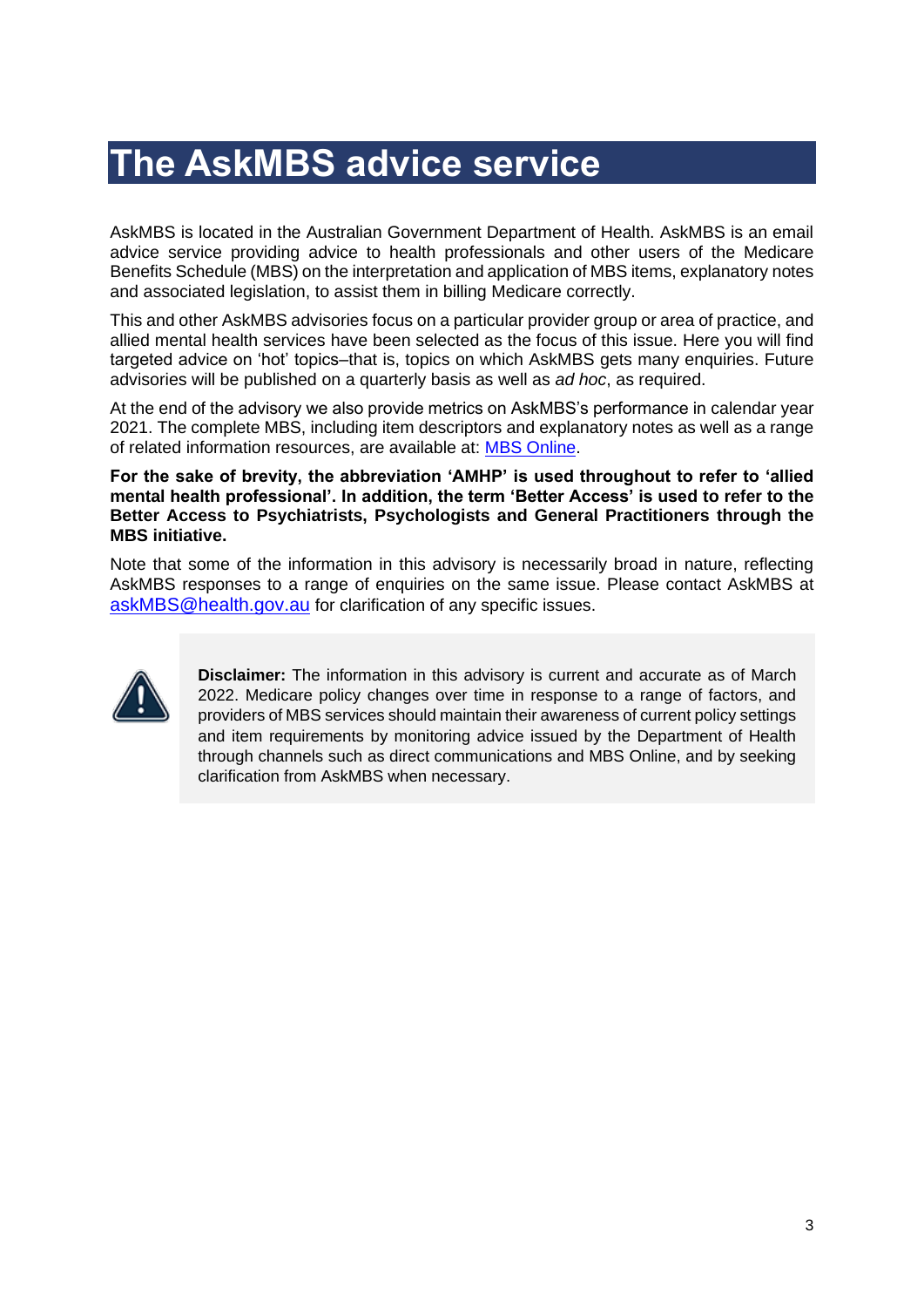# <span id="page-5-0"></span>**1. Bulk billing**

### <span id="page-5-1"></span>**1.1 Am I required to bulk bill?**

You are required to bulk bill only where a mandatory bulk billing requirement applies to specified items–as was briefly the case, for example, with the COVID-19 telehealth items following their introduction. Where bulk billing is not an item requirement, a Medicare provider is not required to bulk bill and is free to set the fee they charge for a professional service. This is called private or patient billing. This allows an AMHP, for example, to charge a fee for an extended consultation which compensates them for the additional time spent.

Where a provider charges more than the Medicare rebate for a consultation (or any MBS item), the professional service cannot be bulk billed. The patient will be responsible for the difference between the rebate and the actual cost of the service. Under the principle of informed financial consent, patients should be made aware in advance of any out-of-pocket costs they may have to pay for a service.

### <span id="page-5-2"></span>**1.2 When bulk billing a service, can I charge the patient an additional fee?**

No. When bulk billing, a patient agrees to assign their Medicare benefit (rebate) to the provider who accepts the benefit as full payment for the service. This condition is legislated in section 20A of the *Health Insurance Act 1973*. In these circumstances the provider will receive payment directly from Medicare. If you bulk bill a patient you cannot impose additional charges for that service; for example, it is not permitted to charge a 'gap fee' that results in out-of-pocket costs to the patient.

The restriction on additional charges for a bulk billed service applies even if you use a separate invoice. No matter how the arrangement is described, if the practical effect is that you require patients to pay additional charges, then the professional service cannot be bulk billed.

For allied health services subsidised through private health insurance, many practices use payment systems such as HICAPS which allow for the patient to pay the gap between their private health cover and the cost of the service. Medicare rules do not allow the same approach for bulk billed services.

Note that patients need to decide if they will use Medicare or their private health insurance ancillary cover to pay for their allied health services. Patients cannot use their private health insurance ancillary cover to 'top up' the Medicare rebate/s paid for these services.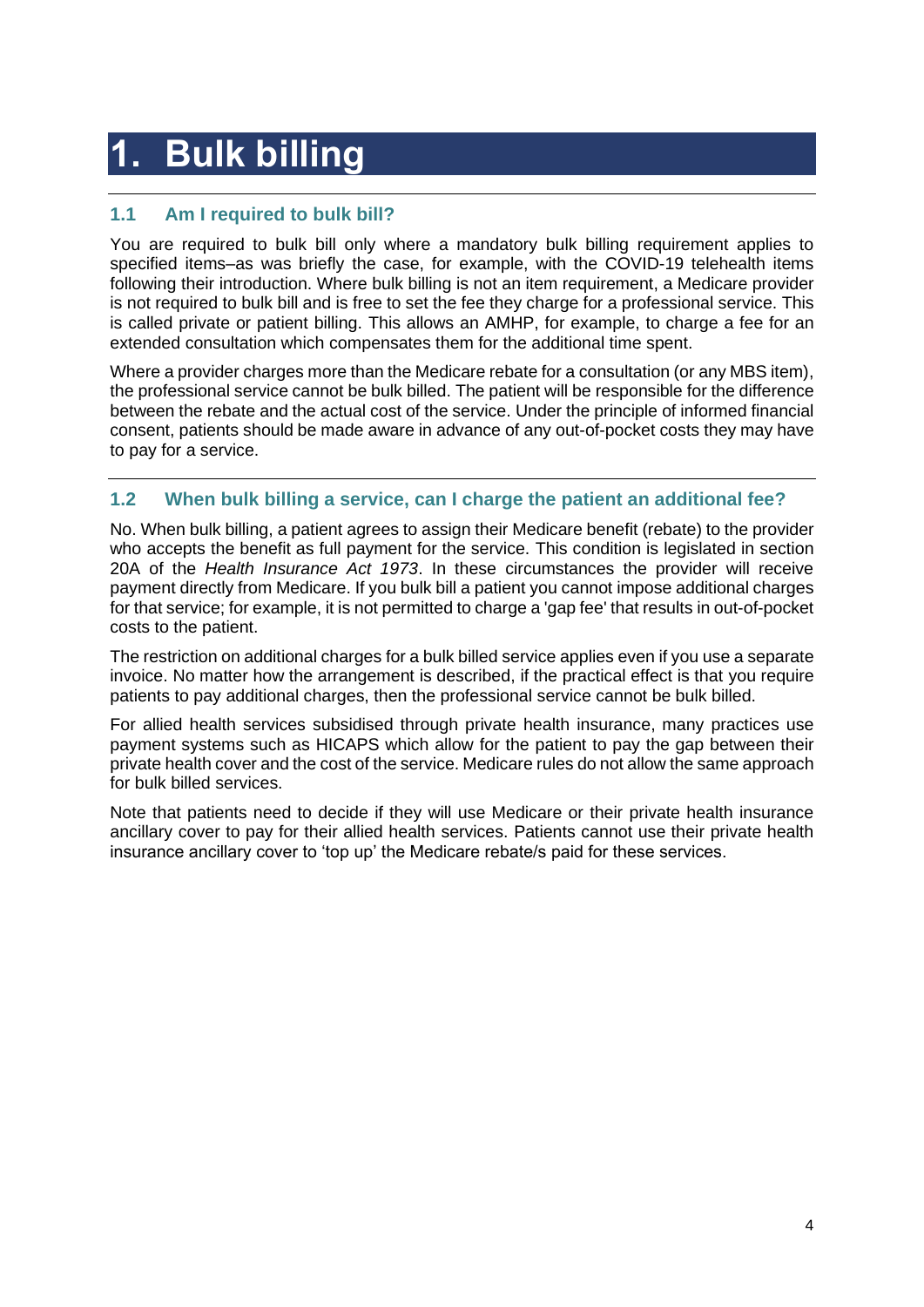### <span id="page-6-0"></span>**2. Better access to Psychiatrists, Psychologists and General Practitioners through the MBS (Better Access) initiative**

**See a full list of Better Access MBS items at Appendices A, B and C. Full item descriptors can be viewed by searching MBS Online for the item number at www.mbsonline.gov.au.**

### **For more information, see the following MBS explanatory notes which can be viewed by searching MBS Online for the note numbers.**

- **MN.6.1:** Provision of psychological therapy services by clinical psychologists (items 80000 to 80021)
- **MN.6.2:** Psychological therapy services attracting Medicare rebates
- **MN.6.3:** Referral requirements (GPs, medical practitioners, psychiatrists or paediatricians to clinical psychologists for psychological therapy)
- **MN.6.4:** Clinical psychologist professional eligibility
- **MN.6.5:** Telehealth psychological therapy services
- **MN.7.1:** Provision of focussed psychological strategies services by allied health providers (items 80100 to 80170)
- **MN.7.2:** Telehealth focussed psychological strategies services

### <span id="page-6-1"></span>**2.1 What services are available under the Better Access initiative?**

Eligible patients currently have access to:

- up to 20 individual Medicare-rebateable mental health services per calendar year for psychological therapy health services or focussed psychological strategies (FPS) services until 31 December 2022 and
- up to 10 group therapy services per calendar year (involving 6–10 patients and either as part of psychological therapy or focussed psychological strategies).

A calendar year is 1 January to 31 December. The 20 individual services include the temporary 10 'additional' services introduced on 9 October 2020 in recognition of the ongoing effects of the COVID-19 pandemic. These additional services are available until 31 December 2022.

The 20 individual services can include:

- face-to-face consultations; or
- telehealth (video) consultations; or
- telephone consultations; or
- a combination of face-to-face, telehealth or telephone consultations.

Patients may also access up to 10 group therapy services. These services are in addition to the entitlement to individual services.

The 10 group services can include:

• face-to-face consultations; or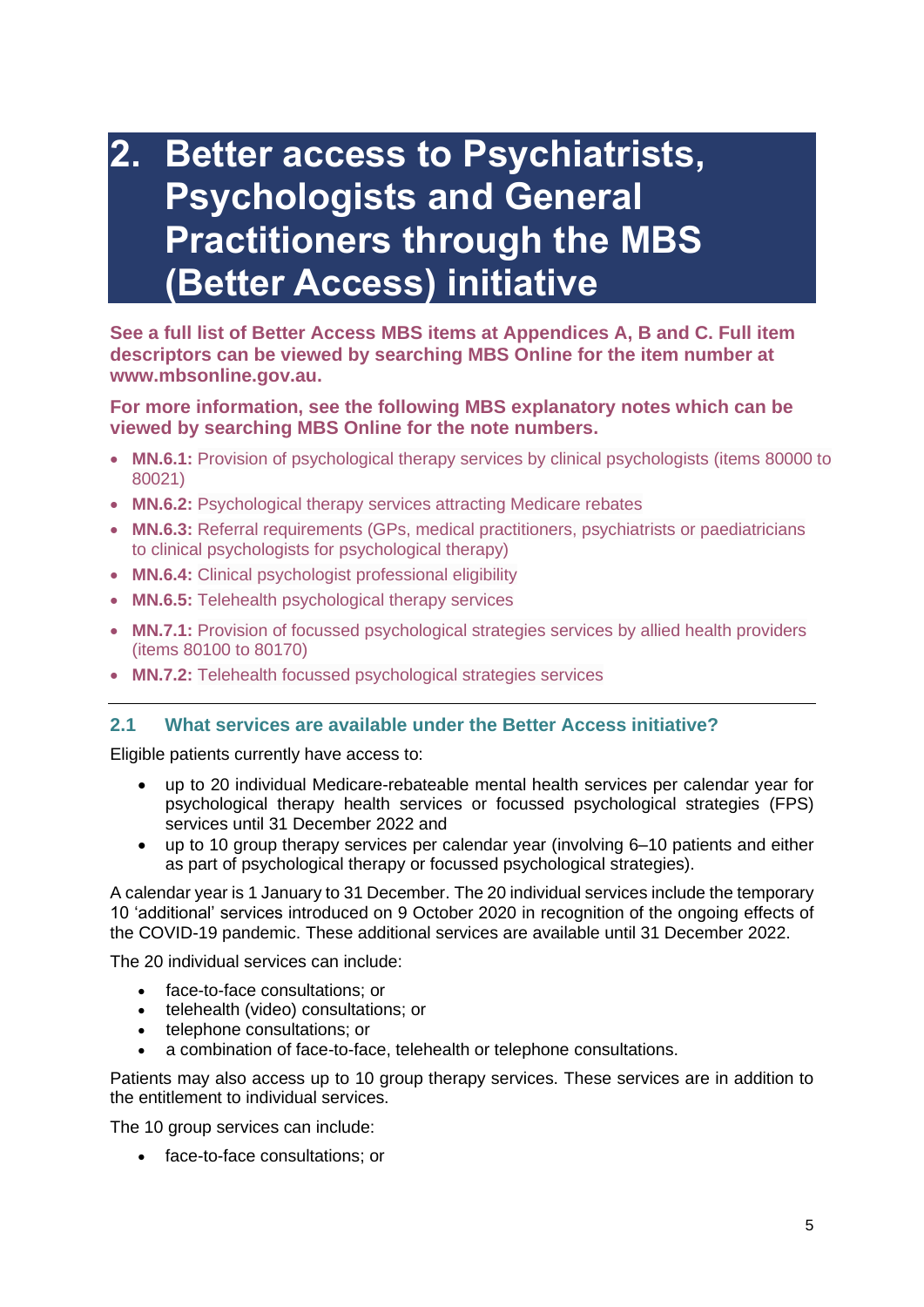• telehealth (video) consultations, for patients in Modified Monash Model (MMM) 4-7 areas only i.e. patients in rural and remote areas.

Psychological therapy health services are provided by clinical psychologists. FPS services are provided by registered psychologists, occupational therapists and social workers. FPS services can also be provided by suitably qualified medical practitioners.

A patient's allocation of individual services can be a combination of psychological therapy health services and FPS services provided either by AMHPs or medical practitioners, as clinically appropriate.

### <span id="page-7-0"></span>**2.2 Will Better Access telehealth services continue to be available?**

Yes, with certain exceptions. As part of ongoing MBS telehealth arrangements, the Better Access telehealth and phone items for AMHPs initially introduced in response to the pandemic (i.e the 911xx series items) are now permanent. Furthermore, the 'additional' Better Access items introduced in October 2020 (i.e. the 933xx series items) are available until 31 December 2022.

### <span id="page-7-1"></span>**2.3 What are the eligibility criteria for allied mental health professionals?**

To provide Medicare services, AMHPs must be registered with Services Australia and hold a valid provider number. Specific provider eligibility criteria for the Better Access services, as set out in MBS explanatory notes MN.7.1 and MN.6.4, are:

#### Eligible clinical psychologists

A person is an allied health professional in relation to the provision of a psychological therapy health service if the person:

- a) holds general registration in the health profession of psychology under the applicable law in force in the state or territory in which the service is provided; and
- b) is endorsed by the Psychology Board of Australia to practice in clinical psychology.

### Eligible psychologists, occupational therapists and social workers

A person is an allied health professional in relation to the provision of a focussed psychological strategies service if the person meets one of the following requirements:

- a) the person holds general registration in the health profession of psychology under the applicable law in force in the state or territory in which the service is provided;
- b) the person is a member of the Australian Association of Social Workers (AASW) and certified by AASW as meeting the standards for mental health set out in the document published by AASW titled *'Practice standards for mental health social workers 2014* as in force on 25 September 2014;
- c) the person:
	- i. is an occupational therapist who is registered as a person who may provide that kind of service under the applicable law in force in the State or Territory in which the service is provided; and
	- ii. is accredited by Occupational Therapy Australia as:
		- having a minimum of two years' experience in mental health; and
			- having undertaken to observe the standards set out in the document published by the Occupational Therapy Board of Australia's *Australian occupational therapy competency standards 2018*, and the *National practice standards for the mental health workforce 2013* as in force on 1 January 2022.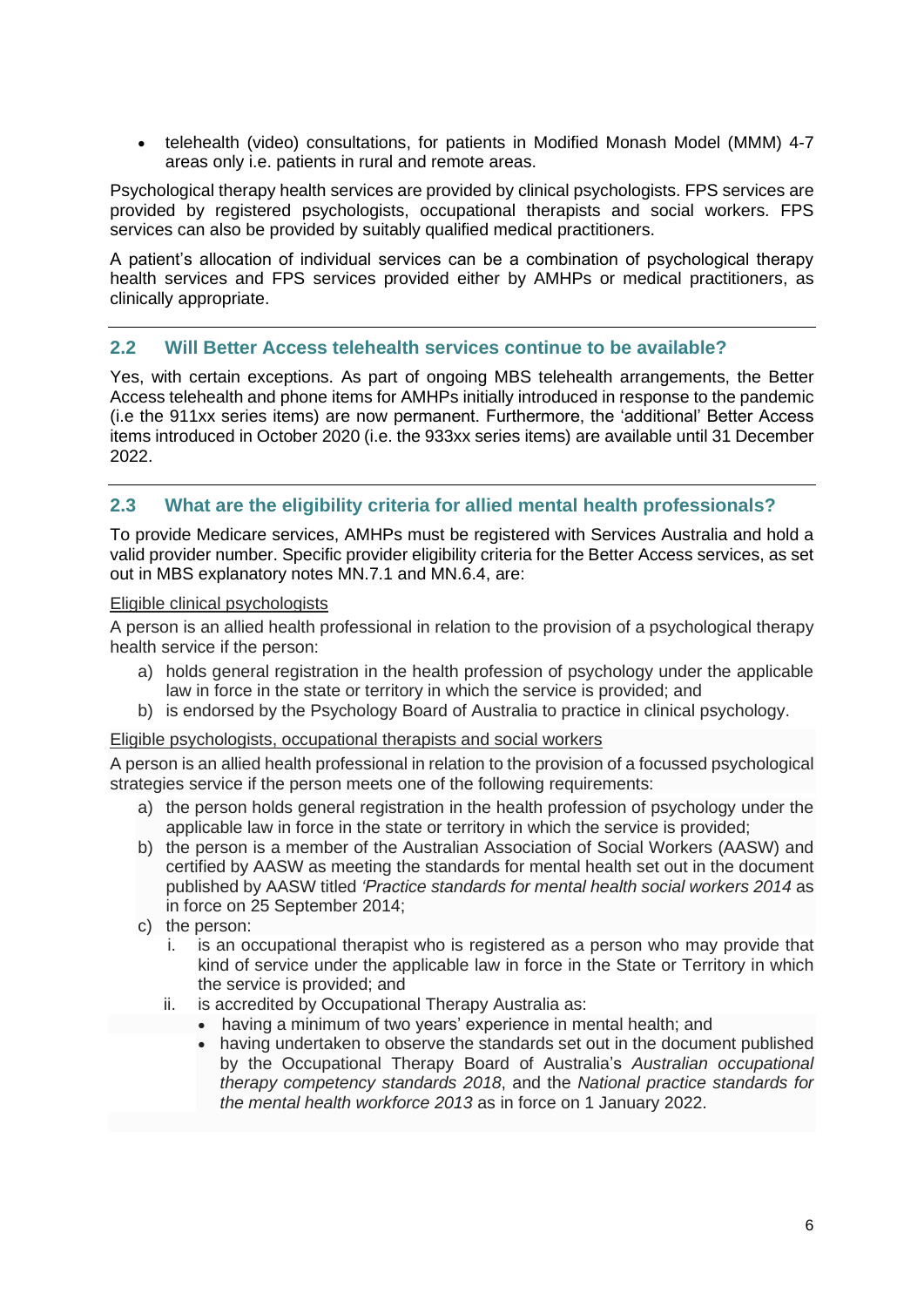### <span id="page-8-0"></span>**2.4 What are the patient eligibility requirements for Better Access services?**

To be eligible, a patient must have:

- A referral from a medical practitioner (including a GP, but not a specialist or consultant physician) as part of a GP Mental Health Treatment Plan (MHTP);
- A referral from a medical practitioner (including a GP, but not a specialist or consultant physician) as part of a shared care plan that was prepared on or before 30 June 2021<sup>1</sup>;
- A referral from a medical practitioner (including a GP, but not a specialist or consultant physician) who is managing the patient under a referred psychiatrist assessment and management plan; or
- A referral from a psychiatrist or paediatrician using an eligible psychiatric or paediatric service.

An AMHP must be in receipt of a referral when providing the first service in that course of treatment.

The conditions classified as mental disorders for the purposes of the Better Access services are informed by the World Health Organisation, 1996, Diagnostic and Management Guidelines for Mental Disorders in Primary Care: ICD-10 Chapter V Primary Care Version. For the purposes of these items, dementia, delirium, tobacco use disorder and mental retardation are not regarded as a mental disorder.

If there is any doubt about a patient's eligibility, Services Australia can confirm whether an MHTP, shared care plan and/or a psychiatrist assessment and management plan is in place and claimed, or an eligible psychiatric or paediatric service has been claimed, as well as the number of Better Access services already accessed by the patient during the calendar year.

AMHPs can contact Services Australia on the Medicare Provider Enquiry Line (13 21 50) or [medicare.prov@servicesaustralia.gov.au](mailto:medicare.prov@servicesaustralia.gov.au) to check this information.

### <span id="page-8-1"></span>**2.5 What are the strategies approved for use when providing focussed psychological strategies services?**

The following are acceptable strategies that have been approved for use in providing FPS services:

**1. Psycho-education** (including motivational interviewing)

### **2. Cognitive-behavioural therapy including:**

### **2.1 Behavioural interventions**

- –Behaviour modification
- –Exposure techniques
- –Activity scheduling
- **2.2 Cognitive interventions**
- –Cognitive therapy

### **3. Relaxation strategies**

–Progressive muscle relaxation

<sup>1</sup> A Health Care Home (HCH) shared care plan means a written plan that is prepared for a patient enrolled at a HCH trial site. The HCH trial ended on 30 June 2021. Shared care plans created after 30 June 2021 cannot be used to access Better Access services. From this date, patients can only be referred via a GP, psychiatrist or paediatrician. HCH trial end factsheet: [https://www.health.gov.au/sites/default/files/documents/2021/05/health](https://www.health.gov.au/sites/default/files/documents/2021/05/health-care-homes-hch-fact-sheet-for-practices-fact-sheet-for-practices-health-care-homes-is-finishing-on-30-june-2021.pdf)[care-homes-hch-fact-sheet-for-practices-fact-sheet-for-practices-health-care-homes-is-finishing-on-30-june-](https://www.health.gov.au/sites/default/files/documents/2021/05/health-care-homes-hch-fact-sheet-for-practices-fact-sheet-for-practices-health-care-homes-is-finishing-on-30-june-2021.pdf)[2021.pdf](https://www.health.gov.au/sites/default/files/documents/2021/05/health-care-homes-hch-fact-sheet-for-practices-fact-sheet-for-practices-health-care-homes-is-finishing-on-30-june-2021.pdf)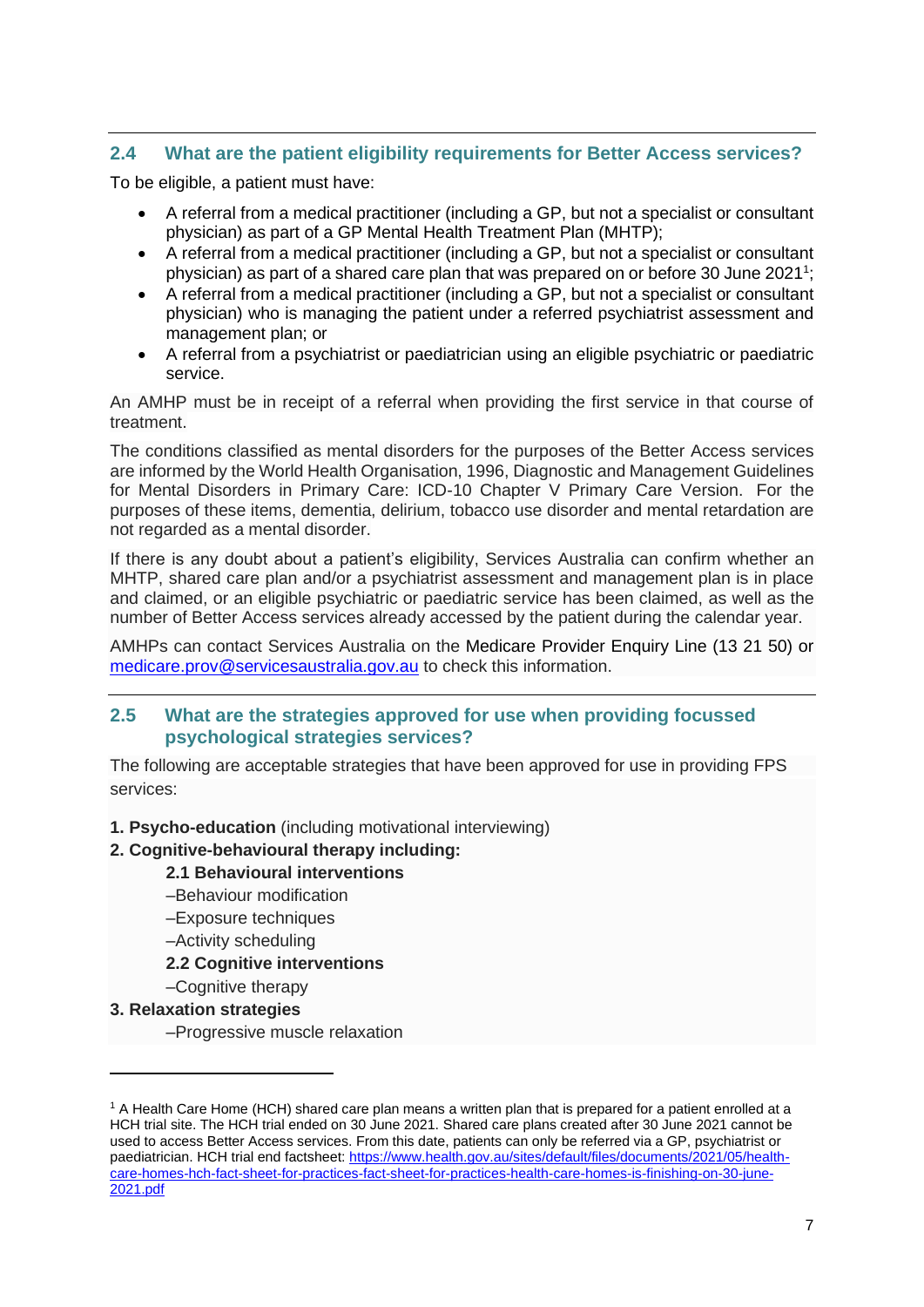### –Controlled breathing

### **4. Skills training**

- –Problem solving skills and training
- –Anger management
- –Social skills training
- –Communication training
- –Stress management
- –Parent management training

**5. Interpersonal therapy** (especially for depression)

**6. Narrative therapy** (for Aboriginal and Torres Strait Islander people)

### <span id="page-9-0"></span>**7. Eye-movement desensitisation reprocessing**

### **2.6 How do the 'initial' and 'additional' Better Access services work together?**

Currently, under the Better Access initiative, a patient may be eligible to access up to:

- 10 'initial' individual treatment sessions in a calendar year (the '80xxx' or '911xx' items) with a maximum of 6 sessions per referral; and
- 10 additional individual treatment sessions in a calendar year (the '93xxx' items) with a maximum of 10 sessions per referral until 31 December 2022.

If a patient is referred for additional services (up to a maximum of 10) and they do not use any or all of the services stated on the referral by the end of the calendar year, they can continue to use the referral to access remaining services in the next calendar year. Any services accessed in the following calendar year will count towards the maximum of 20 sessions in total in that calendar year.

Once the patient has used all the additional sessions, they are again eligible for the 10 initial Better Access sessions. If their practitioner considers access to the initial services is clinically indicated, the referring practitioner will need to issue a new referral that complies with referral requirements under Better Access–for example, a patient can only be referred for a maximum of 6 services in any one referral, until they have completed all 10 initial Better Access sessions.

For example, if a patient was referred for 10 additional sessions in 2021 and used only 6 sessions before 31 December 2021, they can continue to use this referral to access 4 sessions in 2022. Once they have used all the additional sessions stated on the referral, services revert to initial sessions; the patient can then be referred for a maximum of 6 services in any one referral, until they have completed all 10 initial sessions.

Note that while the common referral pattern for the initial 10 sessions is '6+4', this is not mandatory. The total of 10 can be subdivided as the referring practitioner sees fit, as long as no one referral is for more than 6 sessions. Similarly, a referral for additional sessions can be for fewer than 10 sessions.

Better Access services should be billed using item numbers consistent with the referral. For example, if the referral is for 10 additional sessions then the item number/s for additional services should be used for the full course of treatment. The commencement of a new calendar year has no impact on this. A referral for additional services does not 'reset' to initial services on 1 January.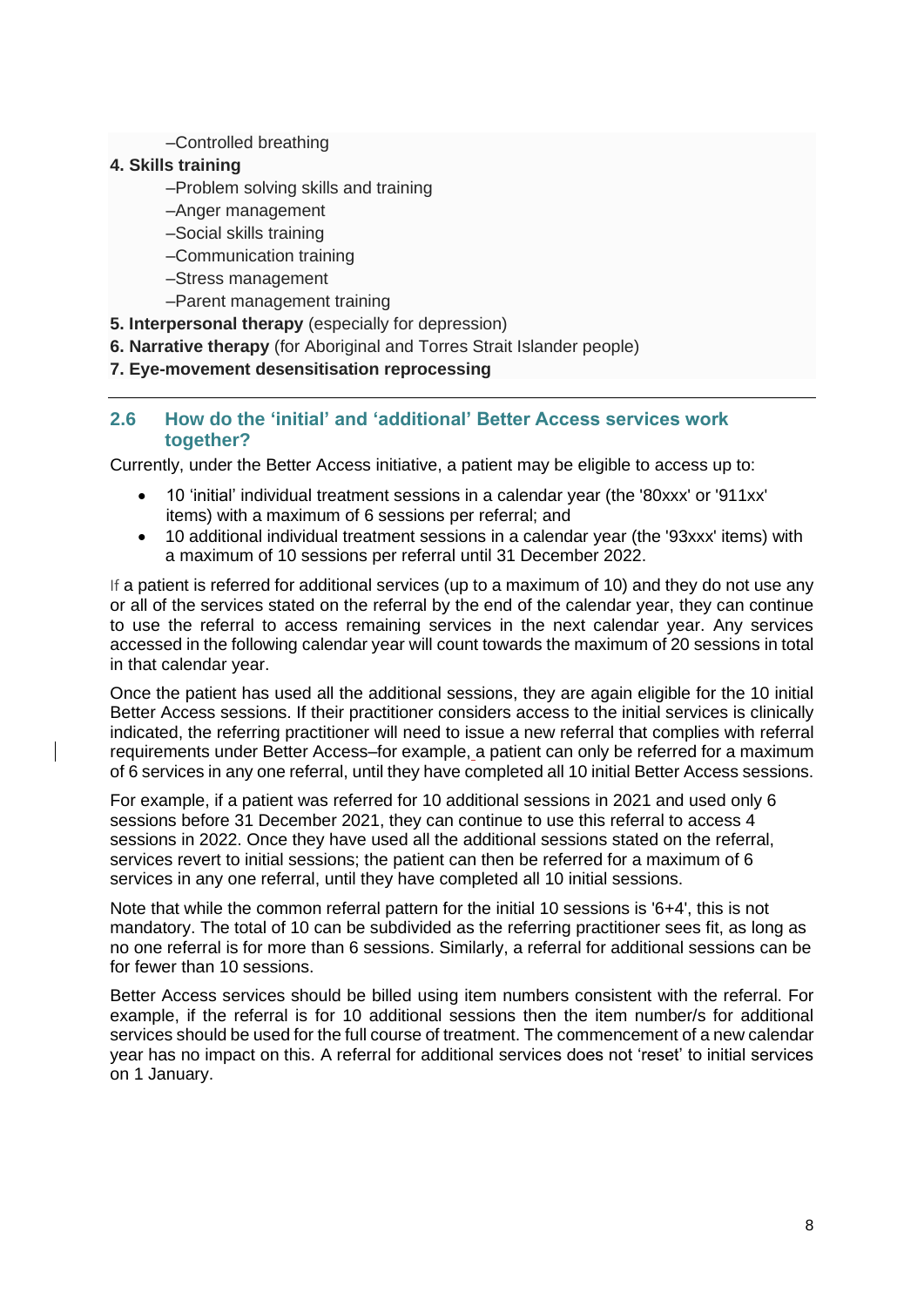### <span id="page-10-0"></span>**2.7 What services are available for patients in residential aged care facilities (RACFs)?**

Better Access services are temporarily available to aged care residents from 10 December 2020 to 31 December 2022. This means that all eligible aged care residents can access up to 20 Medicare-subsidised individual psychological services each calendar year until 31 December 2022.

Services can be delivered face-to-face in RACFs or an AMHP's rooms, or via telehealth (video) or telephone. To support AMHPs in delivering face-to-face services, a flag-fall item (item 90003) is available for the first resident seen during each attendance at a RACF. This item, with a Schedule fee of \$47.45 and an 85% benefit of \$40.35, can be claimed only for the first resident attended at a RACF when claiming items 93312, 93313, 93316, 93319, 93322, 93323, 93326, 93327, 93375, 93376, 93381 to 93386.

There are no group therapy services available to patients in residential aged care facilities.

For more information on these RACF services, see the fact sheet on MBS Online at: [www.mbsonline.gov.au/internet/mbsonline/publishing.nsf/Content/factsheet-mental-health](http://www.mbsonline.gov.au/internet/mbsonline/publishing.nsf/Content/factsheet-mental-health-aged-care)[aged-care](http://www.mbsonline.gov.au/internet/mbsonline/publishing.nsf/Content/factsheet-mental-health-aged-care)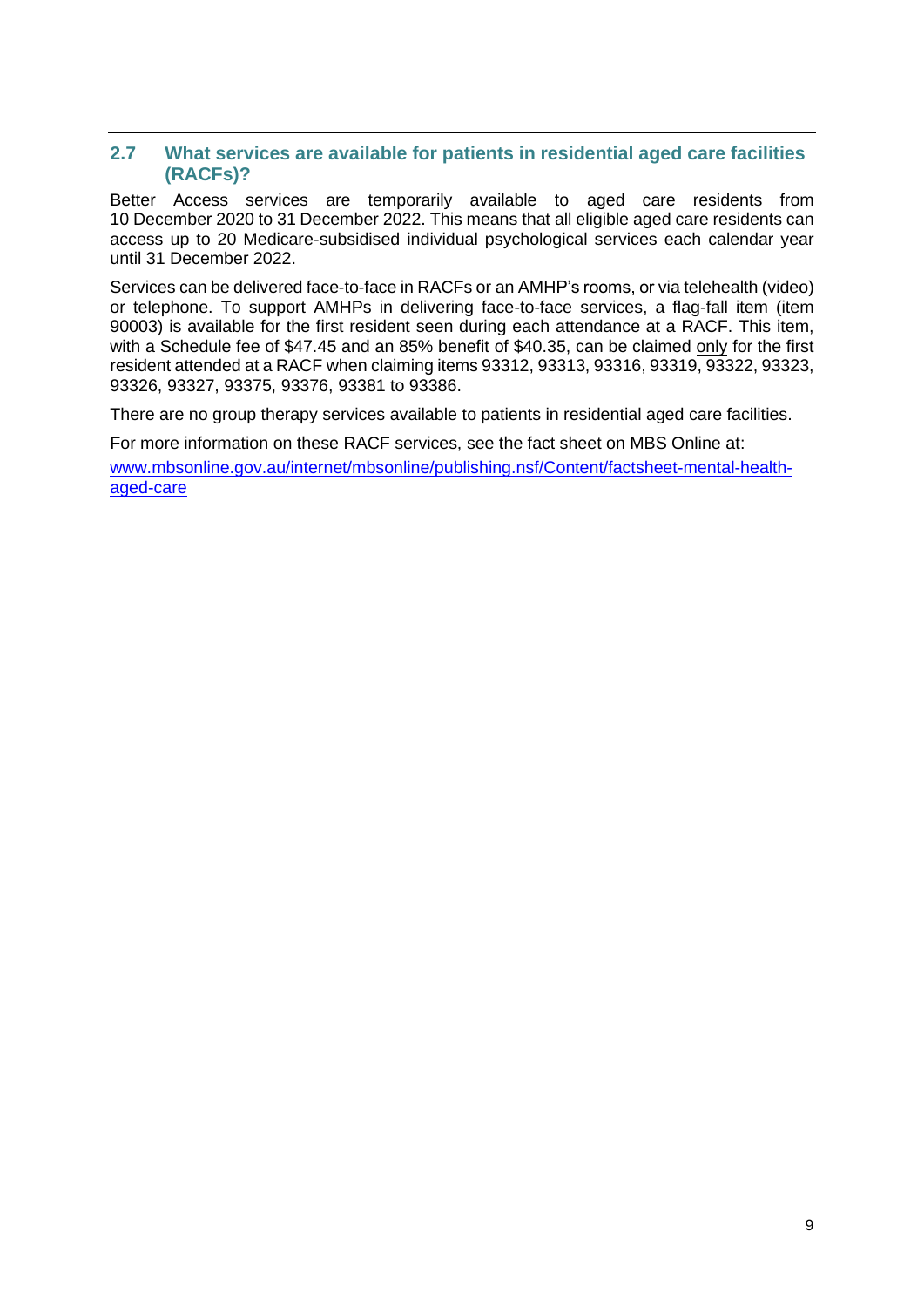# <span id="page-11-0"></span>**3. Bushfire Response initiative**

### <span id="page-11-1"></span>**3.1 What support is available for people affected by bushfire?**

Any patient who is considered to have had their mental health adversely affected by bushfire in the 2019–20 financial year is eligible for mental health services under the Bushfire Response initiative. For this purpose, from 17 January 2020, new MBS items for allied mental health treatment items were introduced. There are 24 new items, including 8 telehealth items, for:

- Clinical psychologists: Items 91000, 91001, 91005, 91010, 91011 and 91015
- Eligible psychologists: Items 91100, 91101, 91105, 91110, 91111 and 91115
- Occupational therapists: Items 91125, 91126, 91130, 91135, 91136 and 91140
- Social workers: Items 91150, 91151, 91155, 91160, 91161 and 91165

Medicare rebates are available for up to 10 individual mental health services in a calendar year. This quota may consist of any combination of services, but also includes Bushfire Response services provided by medical practitioners. Note in particular that mental health services received under the Bushfire Response initiative do not count against a patient's quota of services under the Better Access initiative. These services are available until 30 June 2022.

For more information see the factsheet on MBS Online at:

[www.mbsonline.gov.au/internet/mbsonline/publishing.nsf/Content/Factsheet-](http://www.mbsonline.gov.au/internet/mbsonline/publishing.nsf/Content/Factsheet-BushfireResponse)**[BushfireResponse](http://www.mbsonline.gov.au/internet/mbsonline/publishing.nsf/Content/Factsheet-BushfireResponse)** 

### <span id="page-11-2"></span>**3.2 What are the differences between the Bushfire Response services and Better Access services?**

The main differences relate to referral and reporting requirements for the Bushfire Response services. For these services, eligible patients may be identified by a medical or allied health practitioner. Alternatively, they may identify themselves and request a mental health service. The services are available to anyone whose mental health has been affected by the bushfire crisis, including residents of residential aged care facilities. Access is not restricted to people living in areas directly affected by bushfire. **Patients are not required to have a diagnosed mental health condition, GP mental health treatment plan or a referral to access the Bushfire Response services.**

AMHP reporting requirements that apply to Better Access services do not apply to the Bushfire Recovery services. **There are no reporting requirements for the Bushfire Response items.**

In addition, there are no group therapy services available under the Bushfire Response initiative.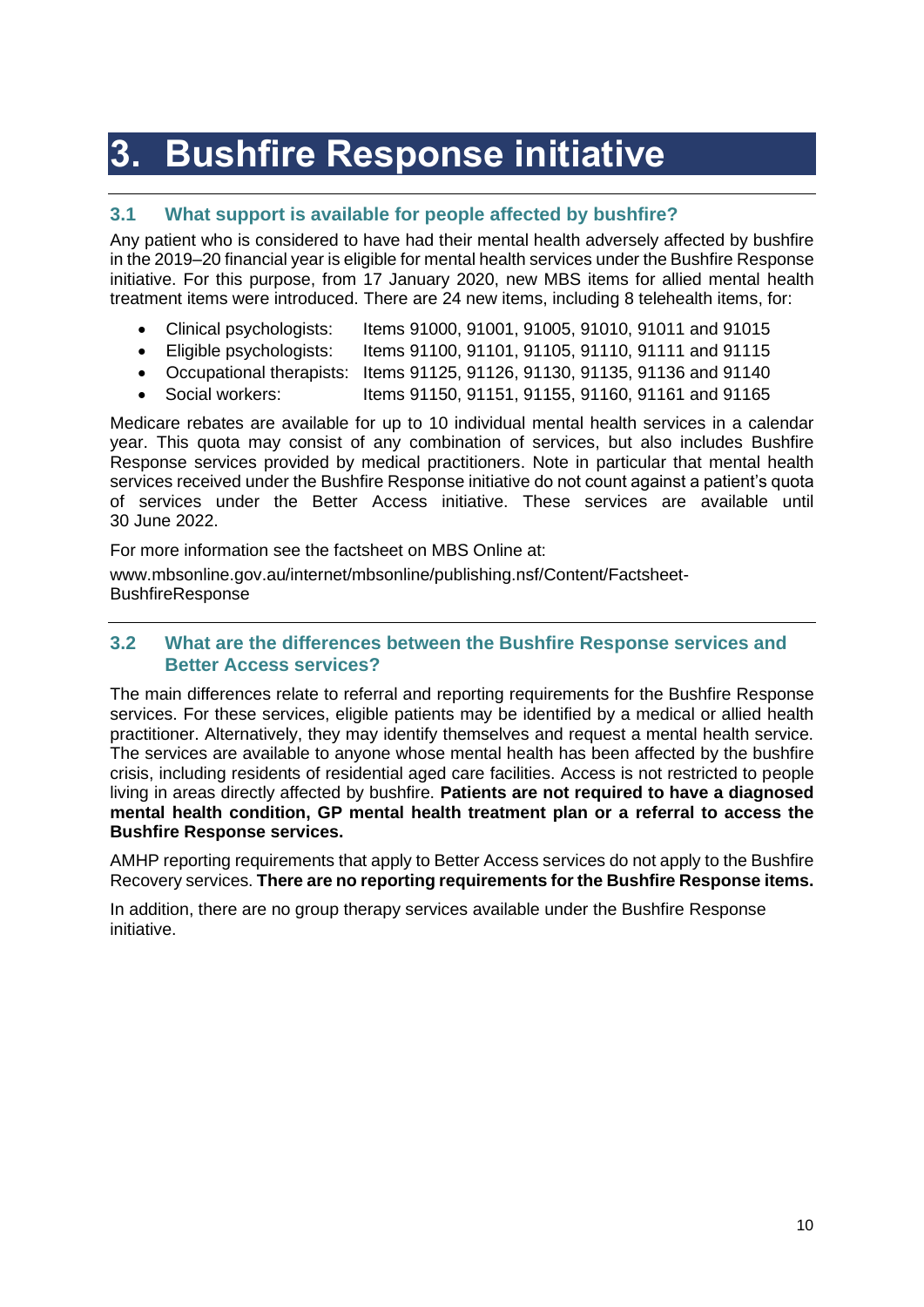# <span id="page-12-0"></span>**4. Referrals and reports**

### <span id="page-12-1"></span>**4.1 Is there a difference between a mental health treatment plan and a referral?**

Yes. A GP mental health treatment plan (MHTP) is a structured framework for GPs to undertake the management of patients with clinically diagnosed mental disorders. A referral is a separate document described in section 4.2.

Practitioners should provide a copy of the MHTP to the AMHP along with the referral form.

There is no fixed time limit on an MHTP. Many patients will not require a new plan after their initial plan has been prepared. As MHTPs do not expire, patients may still be referred for further mental health services for as long as the referral is consistent with what is in the MHTP and the referring practitioner has determined that further services are required.

### <span id="page-12-2"></span>**4.2 What information needs to be included in a referral before I accept it?**

There is no standard form for allied mental health referrals. The referral should be in writing (signed and dated by the referring practitioner) and include:

- the patient's name, date of birth and address:
- the patient's symptoms or diagnosis:
- a list of any current medications:
- the number of sessions the patient is being referred for (the 'course of treatment');
- a statement about whether the patient has an MHTP, a shared care plan (prepared on or before 30 June 2021), or a psychiatrist assessment and management plan; and
- a statement about whether the referral can be used for group therapy or individual therapy.

A referral should include all of these details, to assist with any auditing undertaken by the Department of Health. For the same reason, it is a legislative requirement that the AMHP retain the referral for 2 years (24 months) from the date the service was rendered.

Please note if a referral does not specify whether the referral is for individual or group therapy, the patient can use a referral to access either individual or group therapy treatment option. It would however be best practice for the patient to speak to their referring practitioner if they intend to use a referral for group therapy services, because this is important information that may help inform the referring practitioner's future decisions regarding their treatment.

A referring practitioner can verbally refer a patient for Better Access services only if:

- in their clinical judgement they consider it is necessary for the patient to have immediate access to support from an AMHP, and
- it is not practicable in the circumstances to provide a written referral for example, to do so would cause delays in treatment to the patient's detriment, and
- the AMHP documents in writing that they are treating the patient based on the referring practitioner's verbal referral, and
- the referring practitioner provides a written referral to the AMHP as soon as possible afterwards.

While waiting for the referring practitioner to provide a written referral, the AMHP can provide treatment according to the verbal referral until the referred number of sessions have been completed. If there is any doubt about the number of sessions the patient was verbally referred for, the AMHP should follow the guidance provided below under section 4.3 – 'Does a referral for Better Access services have to specify the number of services being referred?'.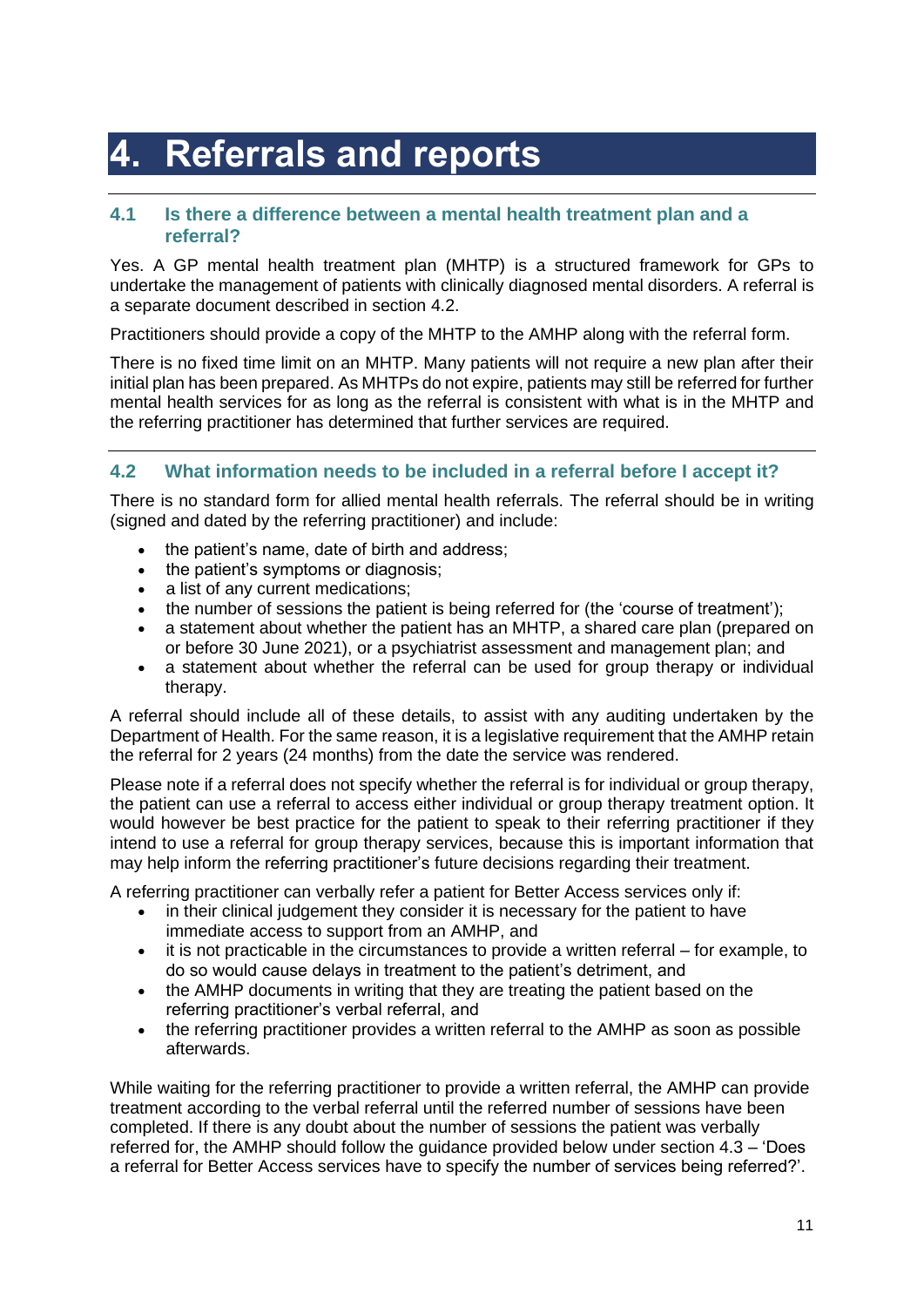A verbal referral does not replace the requirement for the referring practitioner to review the patient's progress (taking into account the written report from their AMHP) after each course of treatment.

AMHPs are not obliged to accept a referral about which they have concerns and should contact the referring practitioner for clarification where there is any doubt about the intent or content of the referral. Clarification of any ambiguity could be provided in the form of an amended referral, via email, or by other correspondence. It may also be possible to obtain this confirmation verbally and to record this within the patient notes.

### <span id="page-13-0"></span>**4.3 Does a referral for Better Access services have to specify the number of services being referred?**

A referral for Better Access services should specify the number of sessions a patient is being referred for. Specifying the number of sessions helps to:

- ensure the AMHP can treat the patient in line with their clinical need, as assessed by the referring practitioner;
- provide certainty and clarity for both patients and AMHP in relation to the course of treatment to be delivered; and
- support the practitioner to manage the patient's care within their annual allocation of sessions.

### **Where an AMHP receives a referral that:**

- Does not specify the number of sessions
- Specifies a number of sessions above the maximum allowed for the course of treatment, or
- Specifies a number of sessions above the maximum allowed for the calendar year (including any sessions the patient has already received that year)

### **The AMHP can use their clinical judgment to provide services under the referral, noting the patient cannot receive more than:**

- the maximum number of sessions allowed for that particular course of treatment (as set out below), and
- the maximum number of sessions allowed in a calendar year.

In these circumstances, the AMHP must provide a report at the end of a course of treatment in line with standard practice for these services. This enables the referring medical practitioner to consider the treating practitioner's report on the services provided to the patient, and the need for further treatment.

The maximum number of sessions allowed in a calendar year for each course of treatment is as follows:

- Initial course of treatment a maximum of 6 sessions.
- Subsequent course/s of treatment a maximum of  $6$  sessions up to the patient's cap of 10 'initial' sessions. For example, if the patient received 6 sessions in their initial course of treatment, they can only receive 4 sessions in a subsequent course or courses of treatment.
- Additional 10 COVID-19 sessions (until 31 December 2022) a maximum of 10 sessions (with up to 10 sessions in a single referral).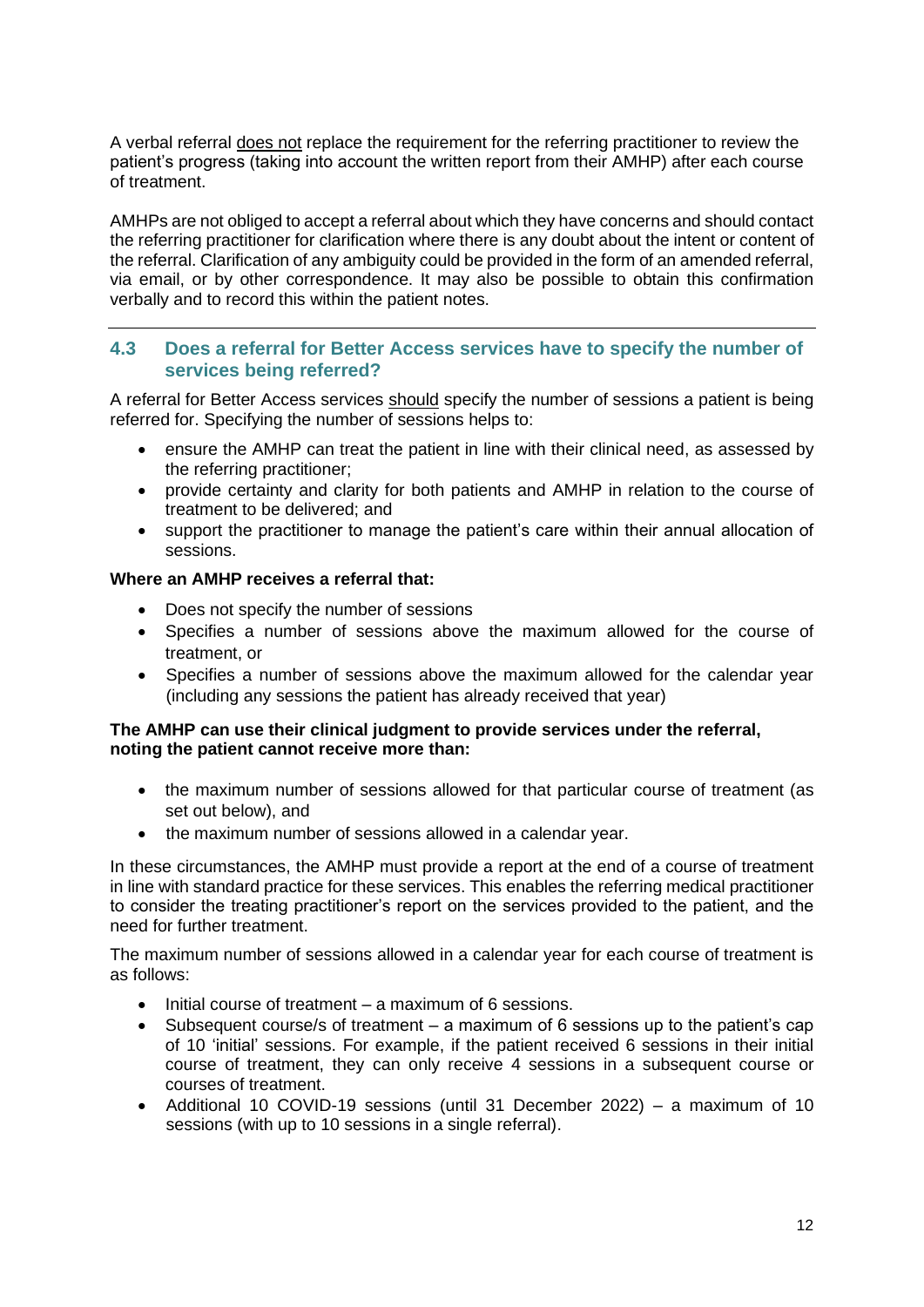If the patient reaches the maximum number of sessions allowed in a calendar year during a course of treatment, the AMHP can continue to use the referral to complete the course of treatment the following calendar year – where clinically appropriate.

Where the patient's maximum allocation is unknown, providers may contact Services Australia on the Medicare Provider Enquiry Line (13 21 50) or [medicare.prov@servicesaustralia.gov.au](mailto:medicare.prov@servicesaustralia.gov.au) to confirm the patient's remaining allocation of services.

### <span id="page-14-0"></span>**4.4 What are the reporting requirements for Better Access services?**

AMHPs who perform psychological therapy health services or FPS services under the Better Access initiative must provide a report back to the referring practitioner after each course of treatment. This report will help the referring practitioner consider the patient's need for further sessions.

If a patient does not complete treatment, the AMHP should write a report after the last service provided. If the patient returns later and completes the course of treatment, another report should be completed and provided to the referring practitioner.

Furthermore, it is considered best practice to send a report to the referring practitioner when clinically indicated–that is, if there is a significant change in the patient's condition or the treatment approach.

A report must be written and include:

- assessments carried out on the patient;
- treatment provided; and
- recommendations on future management of the patient's disorder.

A verbal review and/or report is not sufficient.

Further information about the reporting requirements relating to these services can be accessed in MBS explanatory notes MN.6.2 and MN.7.1, available by searching MBS Online for the note number at [www.mbsonline.gov.au.](http://www.mbsonline.gov.au/)

### <span id="page-14-1"></span>**4.5 Where a referral names an allied mental health professional, can the patient choose to see someone else? Does the patient have to see the same provider for all services under the referral?**

Where a referral states the name of a specific AMHP, there is no legislative barrier preventing a patient from changing to a different AMHP, either before or during a course of treatment. A copy of the referral should be given to the patient to take to the new AMHP.

However, it would be best practice for the patient to make an appointment to speak to their referring practitioner, where they do choose to change AMHP during a course of treatment, as this is important information that may help inform the referring practitioner's future decisions regarding a patient's treatment.

Any new AMHP should check the number of services the patient has already received with Services Australia (on 13 21 50) or [medicare.prov@servicesaustralia.gov.au\)](mailto:medicare.prov@servicesaustralia.gov.au) so they can ensure compliance with the legislative requirement that a patient be reviewed by the referring practitioner following the completion of the course of treatment.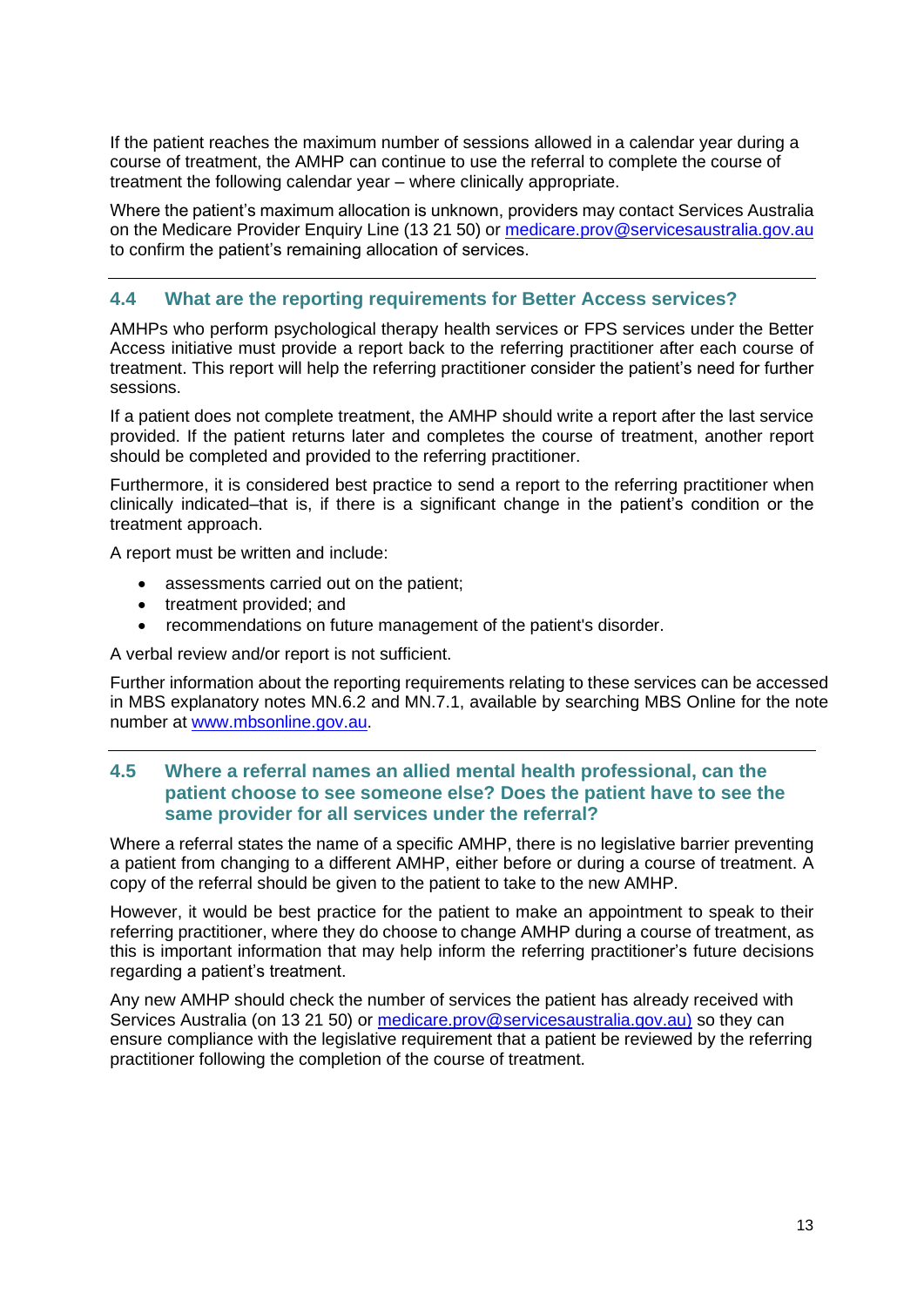## <span id="page-15-0"></span>**5. Telehealth services**

**See a full list of Better Access MBS items at Appendices A, B and C. Full item descriptors can be viewed by searching MBS Online for the item number at www.mbsonline.gov.au.**

**For more information, see the following MBS explanatory notes which can be viewed by searching MBS Online for the note number.**

- **MN.6.5:** Telehealth psychological therapy services
- **MN.7.2:** Telehealth focussed psychological strategies services

### <span id="page-15-1"></span>**5.1 What are the requirements for the ongoing telehealth items?**

All Medicare-eligible persons other than admitted hospital patients can receive these services.

For the purposes of the ongoing telehealth items, a telehealth attendance means a professional attendance by video conference where the health practitioner:

- (a) has the capacity to provide the full service through this means safely and in accordance with professional standards; and
- (b) is satisfied that it is clinically appropriate to provide the service to the patient; and
- (c) maintains a visual and audio link with the patient; and
- (d) is satisfied that the software and hardware used to deliver the service meets the applicable laws for security and privacy.

A telephone attendance means a professional attendance by telephone where the health practitioner:

- (a) has the capacity to provide the full service through this means safely and in accordance with professional standards; and
- (b) is satisfied that it is clinically appropriate to provide the service to the patient; and
- (c) maintains an audio link with the patient.

No specific equipment is required to provide Medicare-compliant telehealth services. AMHPs must ensure that their chosen telecommunications solution meets their clinical requirements and does not conflict with any obligations under the *Privacy Act 1988* and the Australian Privacy Principles Guidelines established under section 28(1)(a) of this Act. To assist providers with their privacy obligations, a privacy checklist for telehealth services has been made available on MBS Online at:

[www.mbsonline.gov.au/internet/mbsonline/publishing.nsf/Content/Factsheet-](http://www.mbsonline.gov.au/internet/mbsonline/publishing.nsf/Content/Factsheet-TelehealthPrivChecklist)**[TelehealthPrivChecklist](http://www.mbsonline.gov.au/internet/mbsonline/publishing.nsf/Content/Factsheet-TelehealthPrivChecklist)** 

Further information can be found on the [Office of the Australian Information Commissioner](https://www.oaic.gov.au/)  [website](https://www.oaic.gov.au/) and the [Australian Cyber Security Centre website](https://www.cyber.gov.au/)

### <span id="page-15-2"></span>**5.2 Can I use a phone service even if the patient and I have the capacity to videoconference?**

Videoconference services are the preferred substitute for a face-to-face attendance. However, providers are also able to offer audio-only (i.e. phone) services, where they have deemed it clinically appropriate. There are separate items available for audio-only services.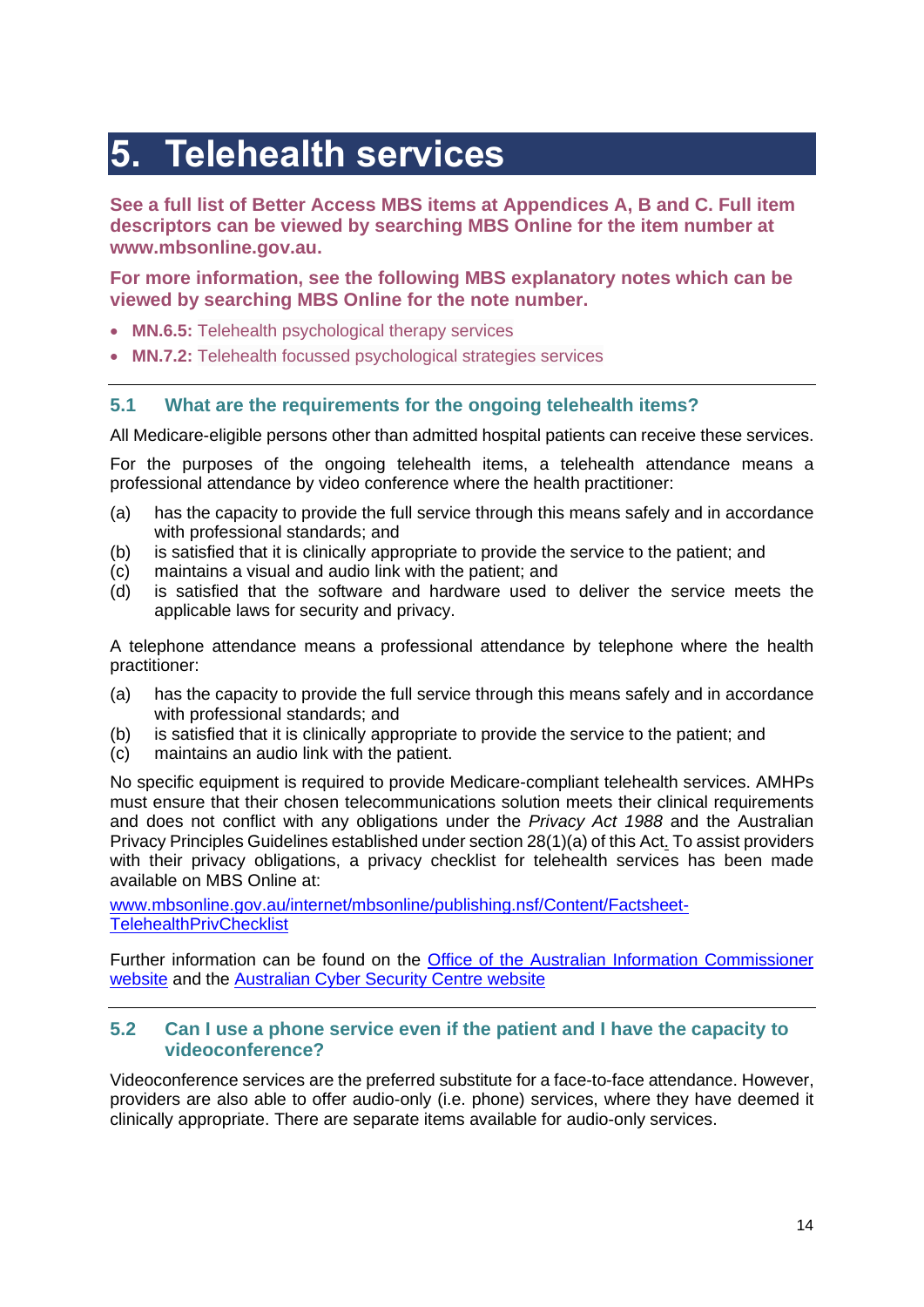### <span id="page-16-0"></span>**5.3 What are the differences between the pre-COVID telehealth services and the ongoing telehealth services?**

All Medicare-eligible Australians, regardless of location, can access Better Access services via telehealth, where safe and clinically appropriate. The same limits with respect to the number of services available in a calendar year apply to these services. Existing individual telehealth and phone attendance items, introduced in response to COVID-19, will continue to be available to AMHPs. These items are set out below:

| <b>Service</b>                                                                    | <b>Video items</b> | <b>Telephone items</b> |  |  |
|-----------------------------------------------------------------------------------|--------------------|------------------------|--|--|
| <b>Clinical psychologists</b>                                                     |                    |                        |  |  |
| Initial attendance lasting more than 30 minutes but<br>less than 50 minutes       | 91166              | 91181                  |  |  |
| Additional 10 attendance lasting more than 30<br>minutes but less than 50 minutes | 93331              | 93332                  |  |  |
| Initial attendance lasting at least 50 minutes                                    | 91167              | 91182                  |  |  |
| Additional 10 attendance lasting at least 50 minutes                              | 93334              | 93335                  |  |  |
| <b>Psychologists</b>                                                              |                    |                        |  |  |
| Initial attendance lasting more than 20 minutes but<br>less than 50 minutes       | 91169              | 91183                  |  |  |
| Additional 10 attendance lasting more than 20<br>minutes but less than 50 minutes | 93351              | 93352                  |  |  |
| Initial attendance lasting at least 50 minutes                                    | 91170              | 91184                  |  |  |
| Additional 10 attendance lasting at least 50 minutes                              | 93354              | 93355                  |  |  |
| <b>Occupational therapists</b>                                                    |                    |                        |  |  |
| Initial attendance lasting more than 20 minutes but<br>less than 50 minutes       | 91172              | 91185                  |  |  |
| Additional 10 attendance lasting more than 20<br>minutes but less than 50 minutes | 93357              | 93358                  |  |  |
| Initial attendance lasting at least 50 minutes                                    | 91173              | 91186                  |  |  |
| Additional 10 attendance lasting at least 50 minutes                              | 93360              | 93361                  |  |  |
| <b>Social workers</b>                                                             |                    |                        |  |  |
| Initial attendance lasting more than 20 minutes but<br>less than 50 minutes       | 91175              | 91187                  |  |  |
| Additional 10 attendance lasting more than 20<br>minutes but less than 50 minutes | 93363              | 93364                  |  |  |
| Initial attendance lasting at least 50 minutes                                    | 91176              | 91188                  |  |  |
| Additional 10 attendance lasting at least 50 minutes                              | 93366              | 93367                  |  |  |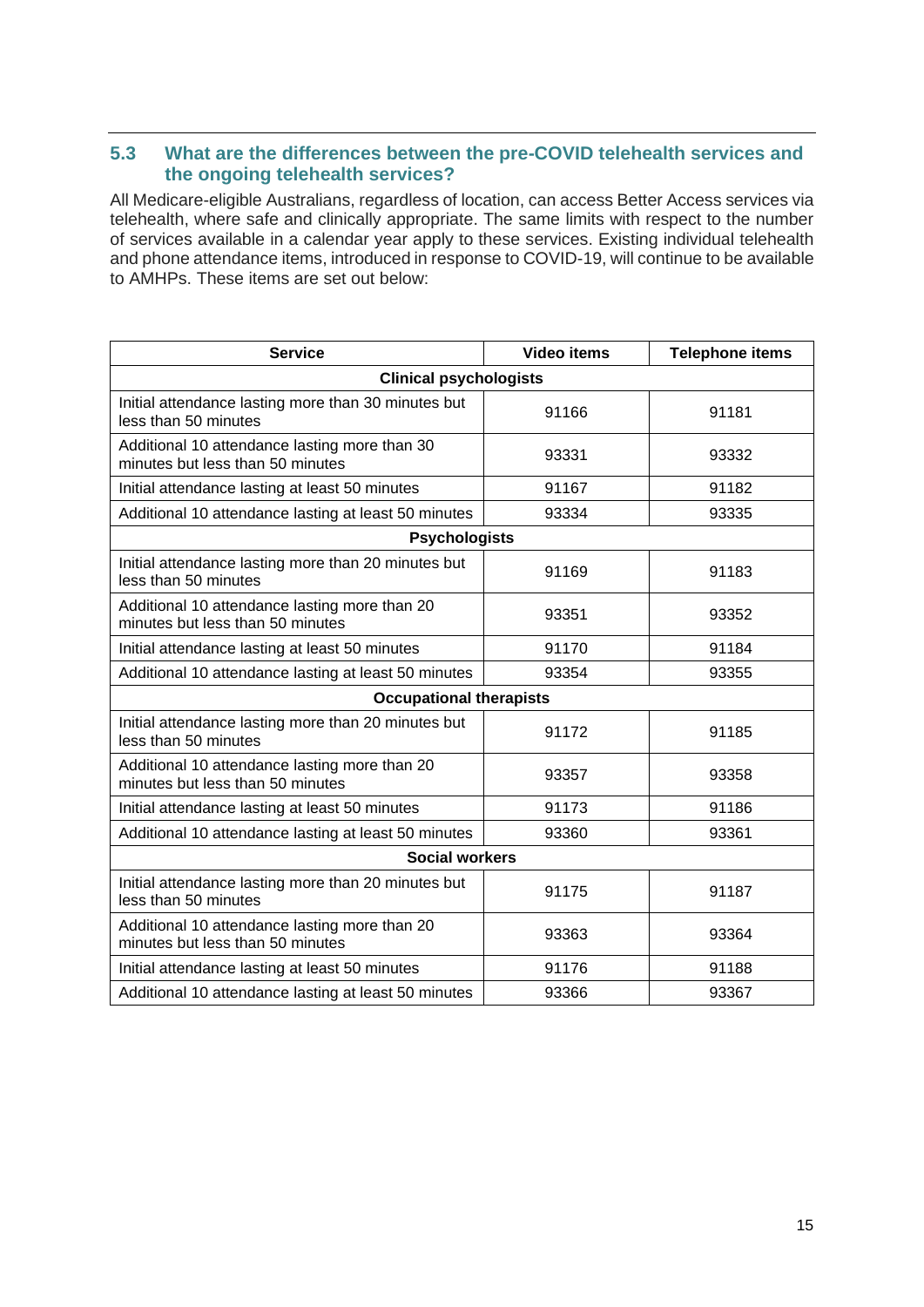### <span id="page-17-0"></span>**5.4 Group therapy via telehealth**

There are a number of items for the provision of group psychological therapy health services (PT) and focussed psychological strategies (FPS) services via videoconference to improve access to services for people in rural, remote and very remote locations.

These are:

| 80021 | Group PT services a clinical psychologist (6–10 patients)       |
|-------|-----------------------------------------------------------------|
| 80121 | Group FPS services by a psychologist (6–10 patients)            |
| 80146 | Group FPS services by an occupational therapist (6–10 patients) |
| 80171 | Group FPS services by a social worker (6–10 patients)           |

Geographic eligibility for these services is determined according to Modified Monash Model (MMM) classifications. Telehealth eligible areas are within MMM classifications 4 to 7, and patients must be located in such an area at the time of the service. Patients and providers are able to check patient eligibility using the MMM locator on the Department of Health's website at: [www.health.gov.au/internet/otd/publishing.nsf/Content/MMM\\_locator](http://www.health.gov.au/internet/otd/publishing.nsf/Content/MMM_locator)

While there are no restrictions on the AMHP's location, there is also a requirement that the patient and AMHP be located a minimum of 15 kilometres apart at the time of the service, as measured by the most direct route by road. The patient or AMHP is not permitted to travel to an area outside the minimum 15 kilometre distance in order to claim a video attendance item when using these items.

Additionally, it should be noted that these items are for video attendances only; these items cannot be used for telephone attendances.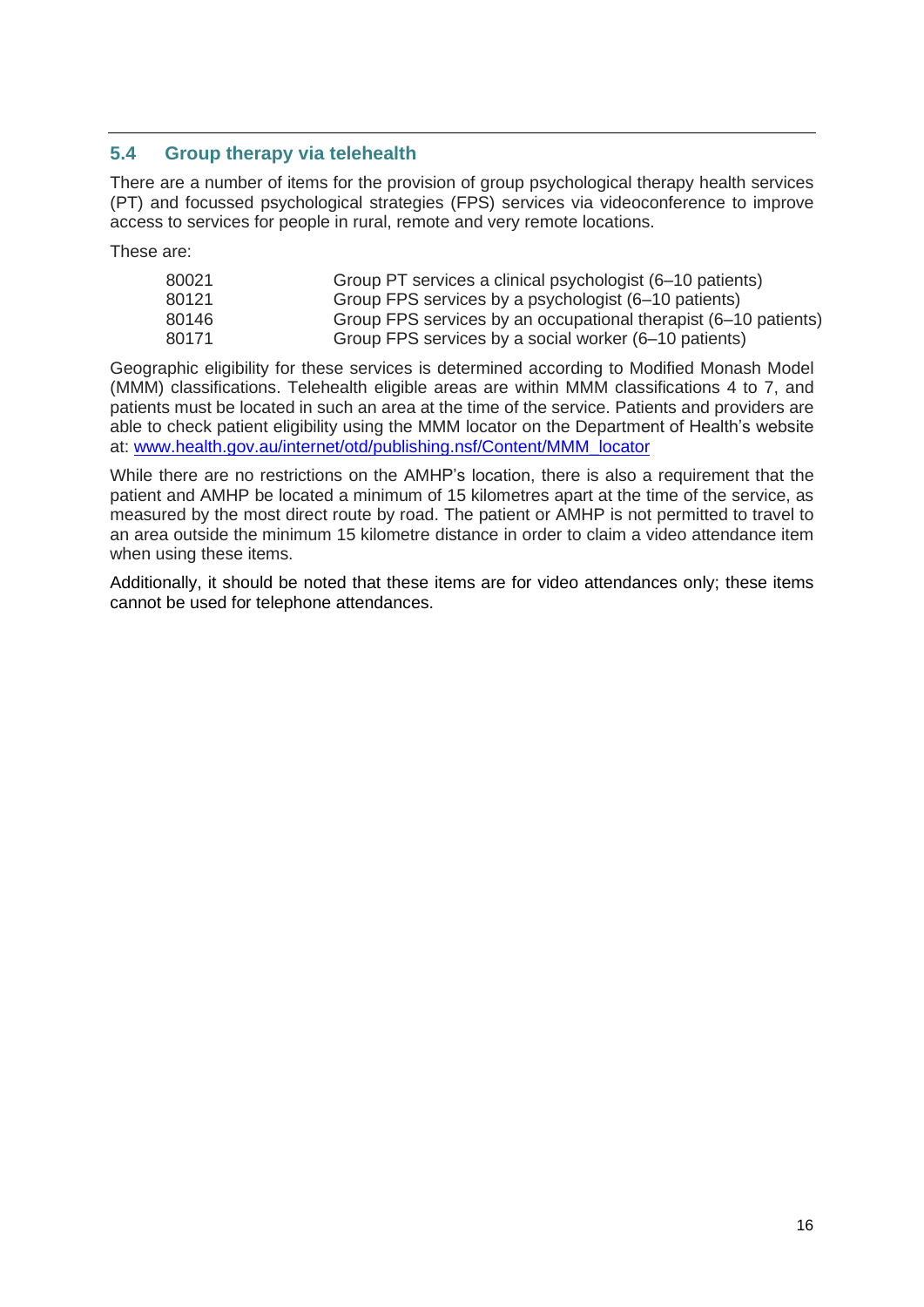### <span id="page-18-0"></span>**6. Eating disorder treatment services**

**For more information, see the following MBS explanatory notes which can be viewed by searching MBS Online for the note number at [www.mbsonline.gov.au:](http://www.mbsonline.gov.au/)**

- [MN.16.1:](http://www9.health.gov.au/mbs/fullDisplay.cfm?type=note&q=MN.16.1&qt=noteID&criteria=eating%20disorder) Eating disorders–General explanatory notes
- [MN.16.3:](http://www9.health.gov.au/mbs/fullDisplay.cfm?type=note&q=MN.16.3&qt=noteID&criteria=eating%20disorder) Eating disorders–Psychological treatment (EDPT) services

### <span id="page-18-1"></span>**6.1 What allied mental health items are patients with an eating disorder eligible for?**

Once patients have a valid eating disorders treatment and management plan (EDP) in place, they are eligible for up to 40 eating disorder psychological treatment (EDPT) services (and up to 20 dietetic services) for 12 months from the date the EDP is finalised. An EDP must be completed by a medical practitioner in general practice, a GP, paediatrician or psychiatrist. Once an EDP is in place it is valid for 12 months. A patient must have a valid EDP in order to access EDPT services.

To ensure an integrated, team-based approach to care, the patient must be reviewed by their managing medical practitioner after each course of EDPT treatment (i.e. after 10, 20, 30 EDPT services). The patient must also be reviewed by a psychiatrist or paediatrician before they can have more than 20 EDPT services. For the purposes of EDPT items a course of treatment is defined as the number of services requested in the referral to a maximum of 10 services.

For the purposes of counting a patient's allocation of EDPT services, services provided under the following items are included: 90271, 90272, 90273, 90274, 90275, 90276, 90277, 90278, 90279, 90280, 90281, 90282, 2721, 2723, 2725, 2727, 283, 285, 286, 287, 371, 372 and items in Groups M6, M7 and M16 (excluding items 82350 and 82351). Note that if any services are provided to a patient using the Better Access items after the EDP is in place, these services are counted towards the patient's allocation of EDPT services.

Any 'unused' EPDT services from a patient's allocation under one EDP cannot be carried across to a new EDP developed for that patient. After 12 months, if the patient continues to meet the eligibility criteria and the managing practitioner is of the opinion that the patient would continue to benefit from a comprehensive approach to the treatment of their eating disorder, a new EDP can be developed. This will enable the patient to claim 40 EDPT services in the following 12-month period.

The items for EDPT services are restricted to AMHPs who are eligible to provide services under the Better Access initiative.

### <span id="page-18-2"></span>**6.2 What is an eating disorder psychological treatment service?**

A range of acceptable treatments has been approved for use by professionals in this context. The approved treatments are:

- Family-based treatment for eating disorders (EDs), including whole family, parent-based therapy, and parent-only or separated therapy
- Adolescent-focussed therapy for EDs
- Cognitive behavioural therapy for EDs (CBT-ED)
- CBT-anorexia nervosa (AN) (CBT-AN)
- CBT for bulimia nervosa (BN) and binge-eating disorder (BED) (CBT-BN and CBT-BED)
- Specialist supportive clinical management (SSCM) for EDs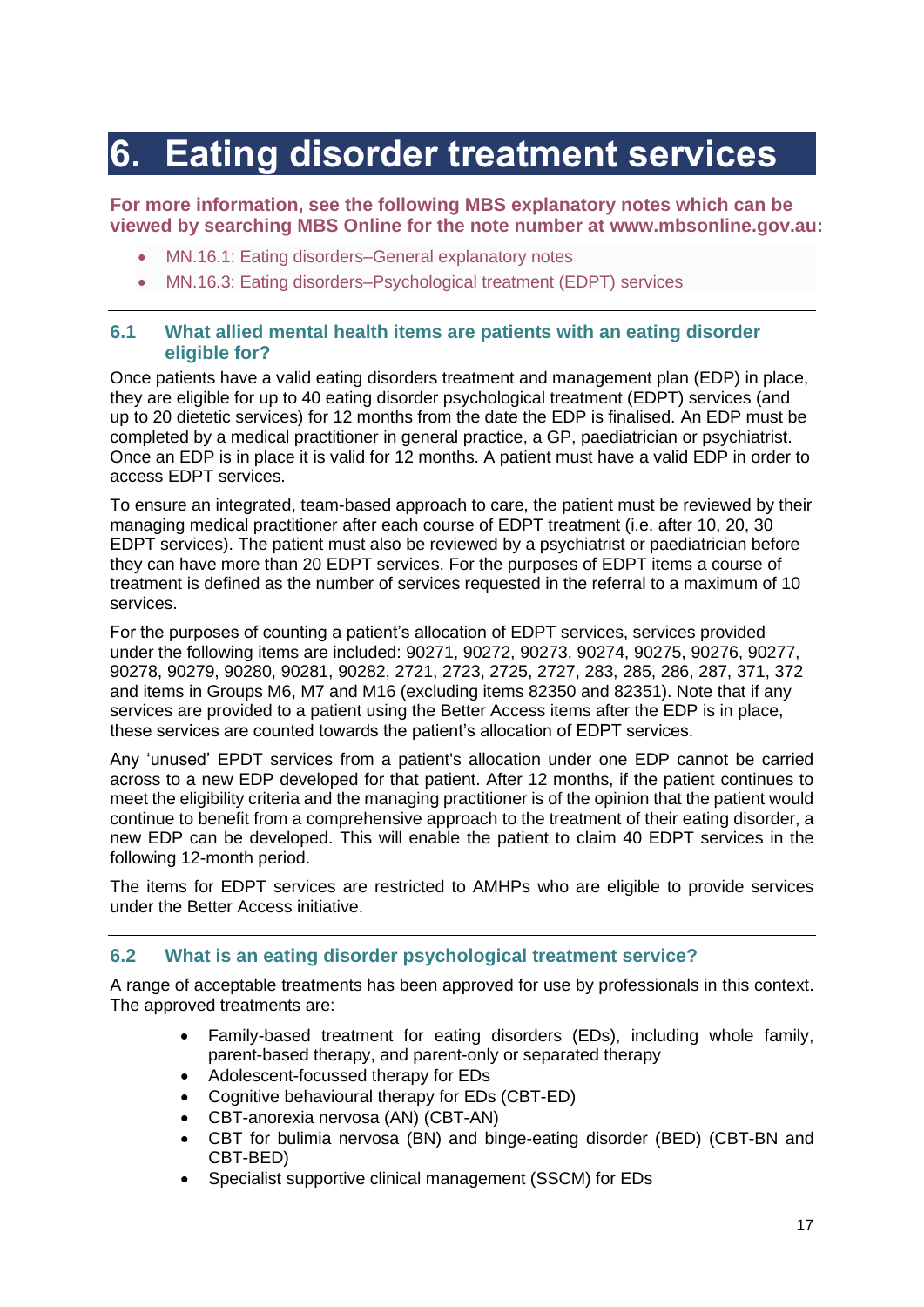- Maudsley model of anorexia treatment in adults (MANTRA)
- Interpersonal therapy (IPT) for BN, BED
- Dialectical behavioural therapy (DBT) for BN, BED
- Focal psychodynamic therapy for EDs

Health professionals are expected to practice within their scope of practice and provide services in which they have received adequate training.

### <span id="page-19-0"></span>**6.3 Can a patient with an eating disorders treatment plan also have a GP mental health treatment plan?**

It is preferable that wherever possible patients have only one plan for primary care management of their disorder. Once a patient has a claim for an eating disorder treatment and management plan (EDP), the patient should not have a claim for the development or review of a mental health treatment plan (MHTP) within the following 12 months, unless there are exceptional circumstances or the managing practitioner is of the opinion that the patient no longer meets the eligibility criteria for the eating disorder items.

However, if a patient has an MHTP but subsequently meets the eligibility criteria for the EDP items, they can have an EDP as well. Any services provided under the Better Access items (including psychological therapy and focussed psychological strategies (FPS) services) prior to the date of the EDP will not count towards the patient's allocation of 40 eating disorder psychological treatment (EDPT) services. Any services provided under Better Access after the EDP is developed will count towards the patient's allocation of 40 EPDT services.

If the patient no longer meets the eligibility criteria for the eating disorder items, and the practitioner is of the clinical opinion that the patient should be managed under the standard MHTP arrangements, then the patient can access psychological therapy and FPS services under the relevant items. Any psychological therapy or FPS services that were provided in the calendar year prior will count towards the patient's allocation of Better Access services, but any services provided under the EDPT items will not count towards the allocation of Better Access services.

Further information on EDPs and their interaction with other treatment plans can be found on the Services Australia education guide at:

[www.servicesaustralia.gov.au/organisations/health-professionals/topics/education-guide](http://www.servicesaustralia.gov.au/organisations/health-professionals/topics/education-guide-eating-disorder-treatment-and-management-plans/51726)[eating-disorder-treatment-and-management-plans/51726](http://www.servicesaustralia.gov.au/organisations/health-professionals/topics/education-guide-eating-disorder-treatment-and-management-plans/51726)

### <span id="page-19-1"></span>**6.4 What are the reporting requirements for eating disorder psychological treatment services?**

As with Better Access services, AMHPs providing eating disorder psychological (EDPT) services are required to provide the referring medical practitioner with a written report after each course of treatment on assessments carried out, treatment provided and recommendations for future management of the patient's condition.

One difference between the EDPT and Better Access requirements is that a report is required after the first service, as clinically required following subsequent services, and after the final service in a course of treatment. For the purposes of EDPT items a course of treatment is defined as the number of services requested in the referral to a maximum of 10 services.

Written reports should include, at a minimum:

- any investigations, tests, and/or assessments carried out on the patient;
- any treatment provided; and
- future management of the patient's condition or problem.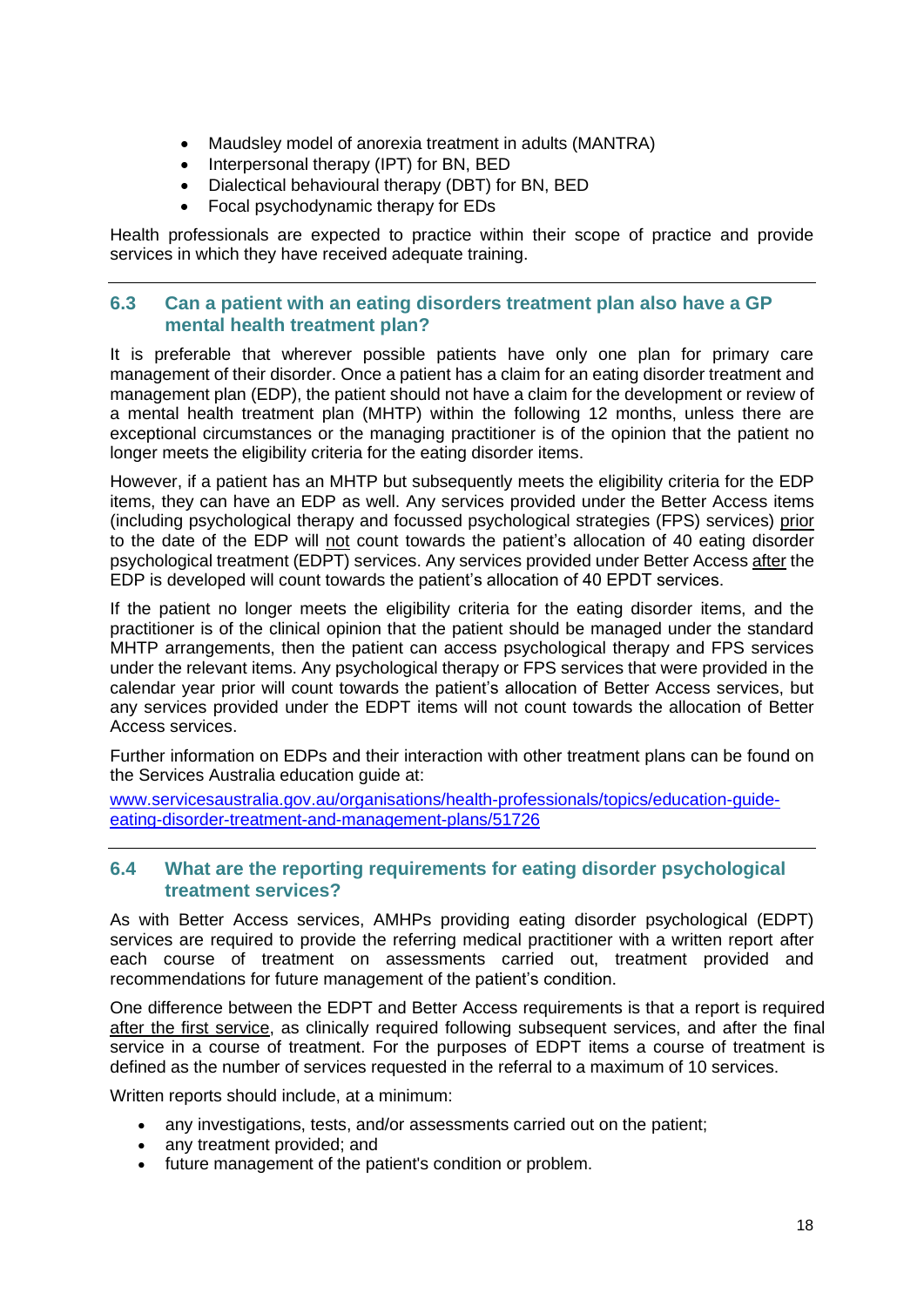### <span id="page-20-1"></span><span id="page-20-0"></span>**AskMBS metrics: 1 January – 31 December 2021**

AskMBS receives enquiries from medical practitioners and health professionals providing MBS services as well as practice managers, billing agents, professional organisations, and a range of other stakeholders.

The service averages around 150 enquiries per week. Between commencing in the Department of Health and the end of December 2021, AskMBS received 23,139 enquiries and finalised responses to 22,949. Between January 2021 and December 2021 AskMBS received 7,399 enquiries and finalised responses to 7,702. The chart below shows a monthly breakdown of enquiries received and responses sent.

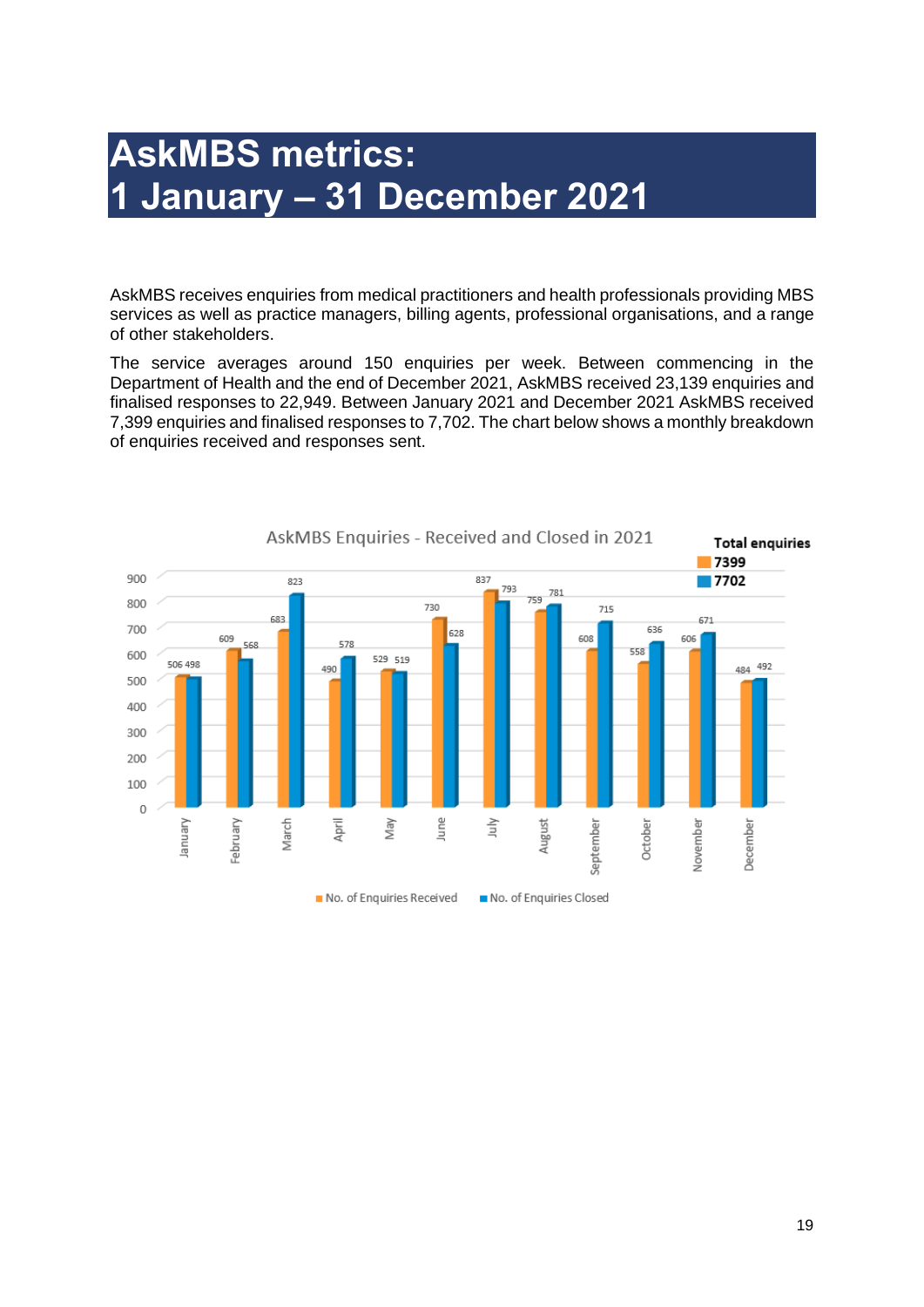### <span id="page-21-0"></span>**Appendix A–Better Access services for patients in the community**

| Item No. | <b>Service Type</b>                         | Service length (mins) |
|----------|---------------------------------------------|-----------------------|
| 80000    | Face to face (consultation rooms)           | 30-50                 |
| 80005    | Face to face (call-out)                     | $30 - 50$             |
| 80001    | Telehealth (geographic eligibility applies) | $30 - 50$             |
| 91166    | COVID-19 telehealth (video)                 | 30-50                 |
| 91181    | COVID-19 (phone)                            | 30-50                 |
| 80010    | Face to face (consultation rooms)           | $50+$                 |
| 80015    | Face to face (call out)                     | $50+$                 |
| 80011    | Telehealth (geographic eligibility applies) | $50+$                 |
| 91167    | COVID-19 telehealth (video)                 | $50+$                 |
| 91182    | COVID-19 (phone)                            | $50+$                 |

### **Psychological therapy services by clinical psychologists – Initial**

### **Psychological therapy services by clinical psychologists - Additional**

| Item No. | <b>Service Type</b>               | Service length (mins) |
|----------|-----------------------------------|-----------------------|
| 93330    | Face to face (consultation rooms) | $30 - 50$             |
| 93331    | Telehealth (video)                | $30 - 50$             |
| 93332    | Phone                             | $30 - 50$             |
| 93333    | Face to face (consultation rooms) | $50+$                 |
| 93334    | Telehealth (video)                | $50+$                 |
| 93335    | Phone                             | $50+$                 |

### **Focussed psychological services by registered psychologist – Initial**

| Item No. | <b>Service Type</b>                         | Service length (mins) |
|----------|---------------------------------------------|-----------------------|
| 80100    | Face to face (consultation rooms)           | 20-50                 |
| 80105    | Face to face (call out)                     | 20-50                 |
| 80101    | Telehealth (geographic eligibility applies) | 20-50                 |
| 91169    | COVID-19 telehealth (video)                 | 20-50                 |
| 91183    | COVID-19 (phone)                            | 20-50                 |
| 80110    | Face to face (consultation rooms)           | $50+$                 |
| 80115    | Face to face (call out)                     | $50+$                 |
| 80111    | Telehealth (geographic eligibility applies) | $50+$                 |
| 91170    | COVID-19 telehealth (video)                 | $50+$                 |
| 91184    | COVID-19 (phone)                            | $50+$                 |

### **Focussed psychological services by registered psychologist – Additional**

| Item No. | <b>Service Type</b>               | Service length (mins) |
|----------|-----------------------------------|-----------------------|
| 93350    | Face to face (consultation rooms) | 20-50                 |
| 93351    | Telehealth (video)                | 20-50                 |
| 93352    | Phone                             | 20-50                 |
| 93353    | Face to face (consultation rooms) | $50+$                 |
| 93354    | Telehealth (video)                | $50+$                 |
| 93355    | Phone                             | $50+$                 |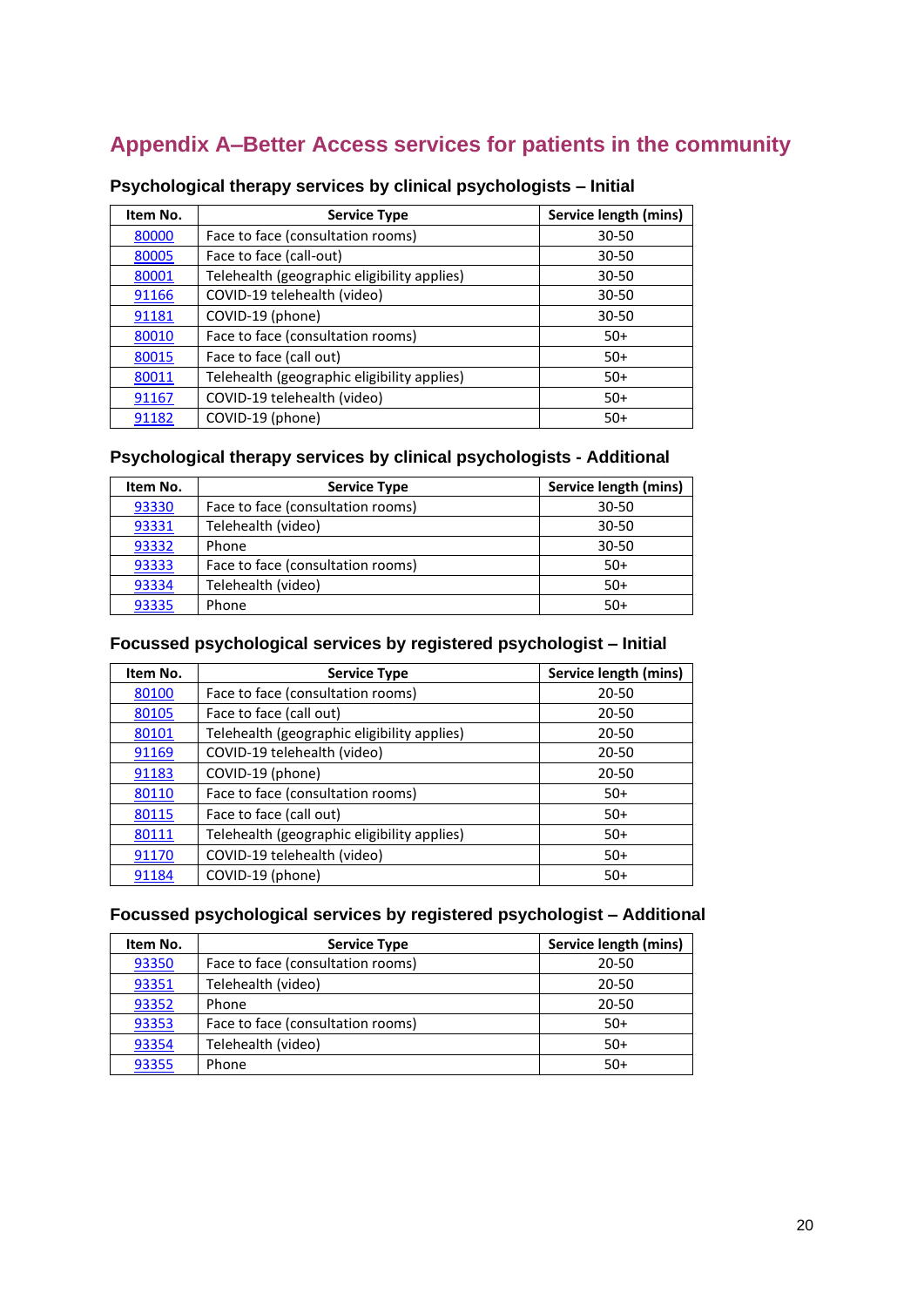| Item No. | <b>Service Type</b>                         | Service length (mins) |
|----------|---------------------------------------------|-----------------------|
| 80125    | Face to face (consultation rooms)           | 20-50                 |
| 80130    | Face to face (call out)                     | $20 - 50$             |
| 80126    | Telehealth (geographic eligibility applies) | 20-50                 |
| 91172    | COVID-19 telehealth (video)                 | 20-50                 |
| 91185    | COVID-19 (phone)                            | 20-50                 |
| 80135    | Face to face (consultation rooms)           | $50+$                 |
| 80140    | Face to face (call out)                     | $50+$                 |
| 80136    | Telehealth (geographic eligibility applies) | $50+$                 |
| 91173    | COVID-19 telehealth (video)                 | $50+$                 |
| 91186    | COVID-19 (phone)                            | $50+$                 |

### **Focussed psychological services by occupational therapists - Initial**

### **Focussed psychological services by occupational therapists - Additional**

| Item No. | <b>Service Type</b>               | Service length (mins) |
|----------|-----------------------------------|-----------------------|
| 93356    | Face to face (consultation rooms) | $20 - 50$             |
| 93357    | Telehealth (video)                | 20-50                 |
| 93358    | Phone                             | 20-50                 |
| 93359    | Face to face (consultation rooms) | $50+$                 |
| 93360    | Telehealth (video)                | $50+$                 |
| 93361    | Phone                             | $50+$                 |

### **Focussed psychological services by social workers - Initial**

| Item No. | <b>Service Type</b>                         | Service length (mins) |
|----------|---------------------------------------------|-----------------------|
| 80150    | Face to face (consultation rooms)           | 20-50                 |
| 80155    | Face to face (call out)                     | 20-50                 |
| 80151    | Telehealth (geographic eligibility applies) | 20-50                 |
| 91175    | COVID-19 telehealth (video)                 | 20-50                 |
| 91187    | COVID-19 (phone)                            | 20-50                 |
| 80160    | Face to face (consultation rooms)           | $50+$                 |
| 80165    | Face to face (call out)                     | $50+$                 |
| 80161    | Telehealth (geographic eligibility applies) | $50+$                 |
| 91176    | COVID-19 telehealth (video)                 | $50+$                 |
| 91188    | COVID-19 (Phone)                            | $50+$                 |

### **Focussed psychological services by social workers - Additional**

| Item No. | <b>Service Type</b>               | Service length (mins) |
|----------|-----------------------------------|-----------------------|
| 93362    | Face to face (consultation rooms) | 20-50                 |
| 93363    | Telehealth (video)                | $20 - 50$             |
| 93364    | Phone                             | $20 - 50$             |
| 93365    | Face to face (consultation rooms) | $50+$                 |
| 93366    | Telehealth (video)                | $50+$                 |
| 93367    | Phone                             | $50+$                 |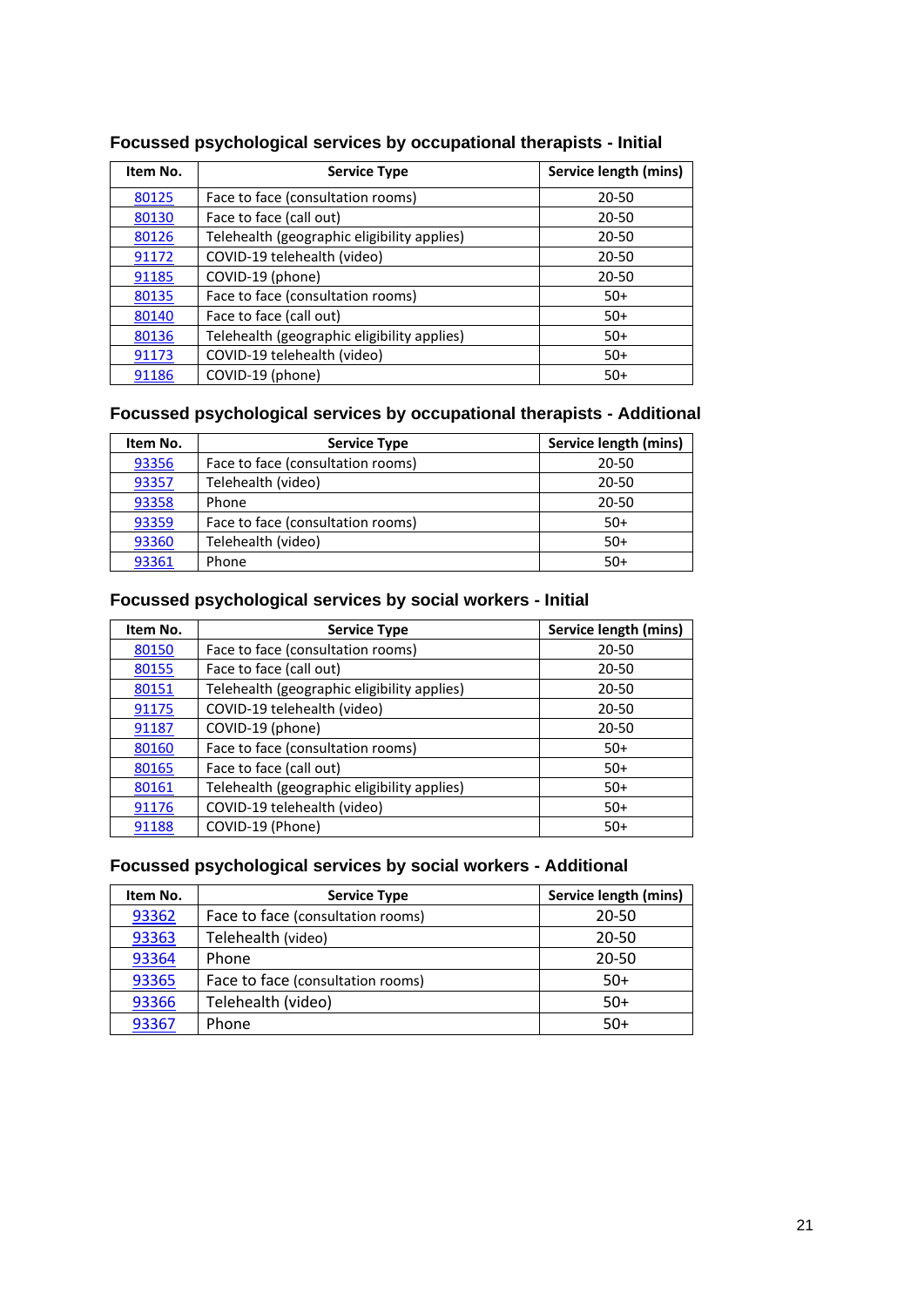### <span id="page-23-0"></span>**Appendix B–Better Access services for patients in residential aged care facilities**

### **Psychological therapy services by clinical psychologists – Initial**

| Item No. | <b>Service Type</b> | Service length (mins) |
|----------|---------------------|-----------------------|
| 93375    | Face to face        | $30 - 50$             |
| 93376    | Face to face        | $50+$                 |

#### **Psychological therapy services by clinical psychologists – Additional**

| Item No. | <b>Service Type</b> | Service length (mins) |
|----------|---------------------|-----------------------|
| 93312    | Face to face        | $30 - 50$             |
| 93313    | Face to face        | $50+$                 |

### **Focussed psychological services by registered psychologists - Initial**

| Item No. | <b>Service Type</b> | Service length (mins) |
|----------|---------------------|-----------------------|
| 93381    | Face to face        | 20-50                 |
| 93382    | Face to face        | $50+$                 |

### **Focussed psychological services by registered psychologists- Additional**

| Item No. | <b>Service Type</b> | Service length (mins) |
|----------|---------------------|-----------------------|
| 93316    | Face to face        | 20-50                 |
| 93319    | Face to face        | 50+                   |

#### **Focussed psychological services by occupational therapists - Initial**

| Item No. | <b>Service Type</b> | Service length (mins) |
|----------|---------------------|-----------------------|
| 93383    | Face to face        | 20-50                 |
| 93384    | Face to face        | $50+$                 |

#### **Focussed psychological services by occupational therapists - Additional**

| Item No. | <b>Service Type</b> | Service length (mins) |
|----------|---------------------|-----------------------|
| 93322    | Face to face        | 20-50                 |
| 93323    | Face to face        | $50+$                 |

#### **Focussed psychological services by social workers - Initial**

| Item No. | <b>Service Type</b> | Service length (mins) |
|----------|---------------------|-----------------------|
| 93385    | Face to face        | 20-50                 |
| 93386    | Face to face        | $50+$                 |

### **Focussed psychological services by social workers - Additional**

| Item No. | <b>Service Type</b> | Service length (mins) |
|----------|---------------------|-----------------------|
| 93326    | Face to face        | 20-50                 |
| 93327    | Face to face        | -50                   |

### **Flag fall incentive**

| Item No. | <b>Service Type</b>                                                                                                                                             |
|----------|-----------------------------------------------------------------------------------------------------------------------------------------------------------------|
| 90003    | A flag fall service for the initial attendance at one residential aged care<br>facility on one occasion, applicable to a maximum of one patient<br>attended on. |